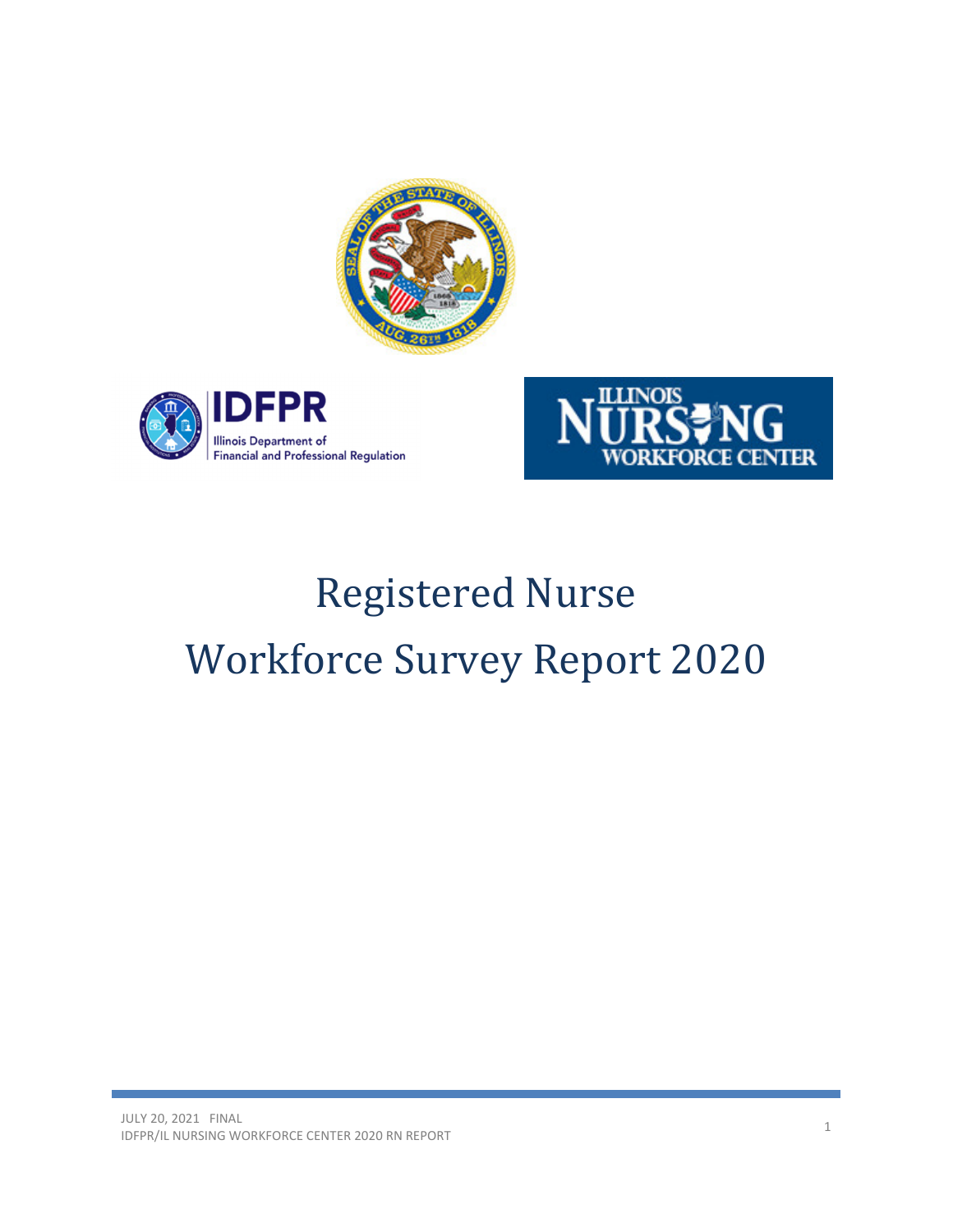# Acknowledgements

The Illinois Nursing Workforce Center (INWC) would like to express our gratitude to the individuals and organizations that have made this report possible. We would especially like to thank:

- The Governor of Illinois, JB Pritzker; the Acting Secretary of the Illinois Department of Financial and Professional Regulation (IDFPR), Mario Treto, Jr.; and the Acting Director of Professional Regulations, Cecilia Abundis, for their support and interest in the study of nursing workforce.
- The Illinois Nursing Workforce Center Advisory Board:
	- Linda D. Taylor, PhD, RN, CNE, Chairperson
	- Lynda M. Bartlett, MS, MBA, RN
	- Laura W. Bernaix, PhD, RN
	- Amanda Buechel, BSN, RN, CCRN
	- Krista L. Jones, DNP, MSN, PHNA-BC, RN, Vice-chairperson
	- Pam Bigler, DNP, RN, NEA-BC, FACHE
	- Frances LaMonica, MS, RN
	- Cynthia L. Maskey, PhD, RN, CNE
	- Marsha A. Prater, PhD, RN, NEA-BC, FACHE
	- Theresa E. Towle, DNP, FNP-BC, CNRN

Completed in 2020, under the leadership of the Illinois Nursing Workforce Center's Advisory Board of Directors, this survey was the fourth Illinois Registered Nurse (RN) workforce survey offered with individual on-line licensure renewal. The acquisition of data was accomplished through the collaboration of the following IDFPR sections: Licensing, the Division of Nursing, the Board of Nursing, the Illinois Nursing Workforce Center and the State of Illinois Department of Innovation and Technology.

Special thanks to the nurses licensed in Illinois who responded to the survey. The feedback provided will make a significant contribution to planning health services in Illinois, specifically those focused on the nursing workforce.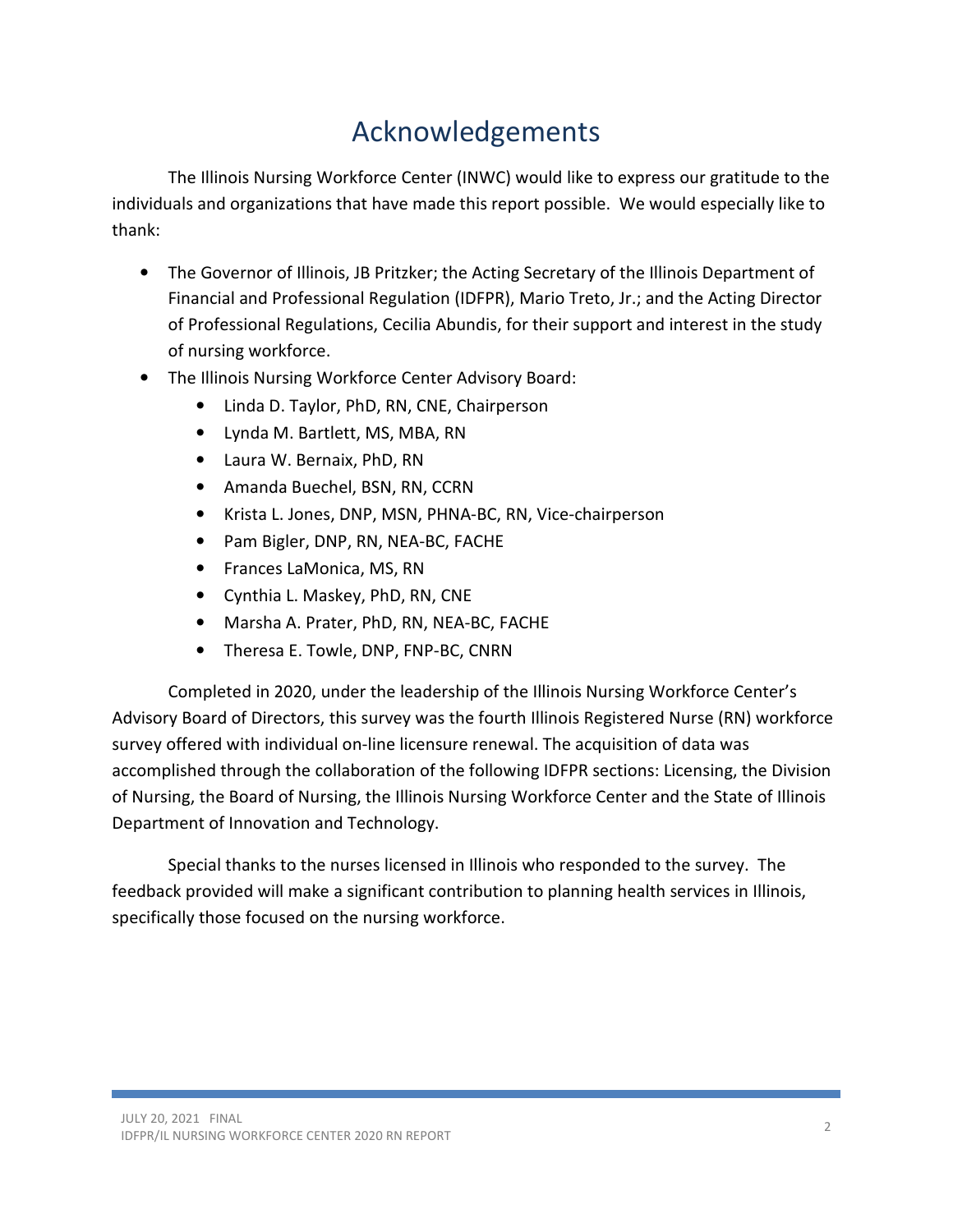### **Contents**

| <b>TOPIC</b>                                                                  | <b>PAGE</b> |
|-------------------------------------------------------------------------------|-------------|
| Introduction                                                                  | 4           |
| <b>Key Findings</b>                                                           | 5           |
| <b>Executive Summary</b>                                                      |             |
| Demographics                                                                  | 9           |
| Human Capital                                                                 | 13          |
| Earnings                                                                      | 20          |
| Limitations                                                                   | 21          |
| Discussion and Implications                                                   | 22          |
| References                                                                    | 27          |
| Appendix A, Survey Questions                                                  | 30          |
| Appendix B, Employment Specialty by Age                                       | 32          |
| Appendix C, Workforce Maps - Estimate Number of Active Nurse Licenses         | 34          |
| Appendix D, Estimate Number of Illinois Nurses by County, Ratio to Population | 36          |
|                                                                               |             |

# Figures

| <b>FIGURE</b>                                  | <b>PAGE</b> |  |  |  |
|------------------------------------------------|-------------|--|--|--|
| 1: Age Cohorts                                 | 9           |  |  |  |
| 2: Diversity: Race, Ethnicity Overall          | 10          |  |  |  |
| 3: Diversity: Race, Ethnicity, Gender, by Age  | 11          |  |  |  |
| 4: Initial and Highest Level of Education      |             |  |  |  |
| 5: Primary Employment Setting                  |             |  |  |  |
| 6: Employment Setting                          | 17          |  |  |  |
| 7: Annual Salary Distribution                  | 20          |  |  |  |
| 8: Comparison of Annual Salary, Job Title/Role | 21          |  |  |  |
|                                                |             |  |  |  |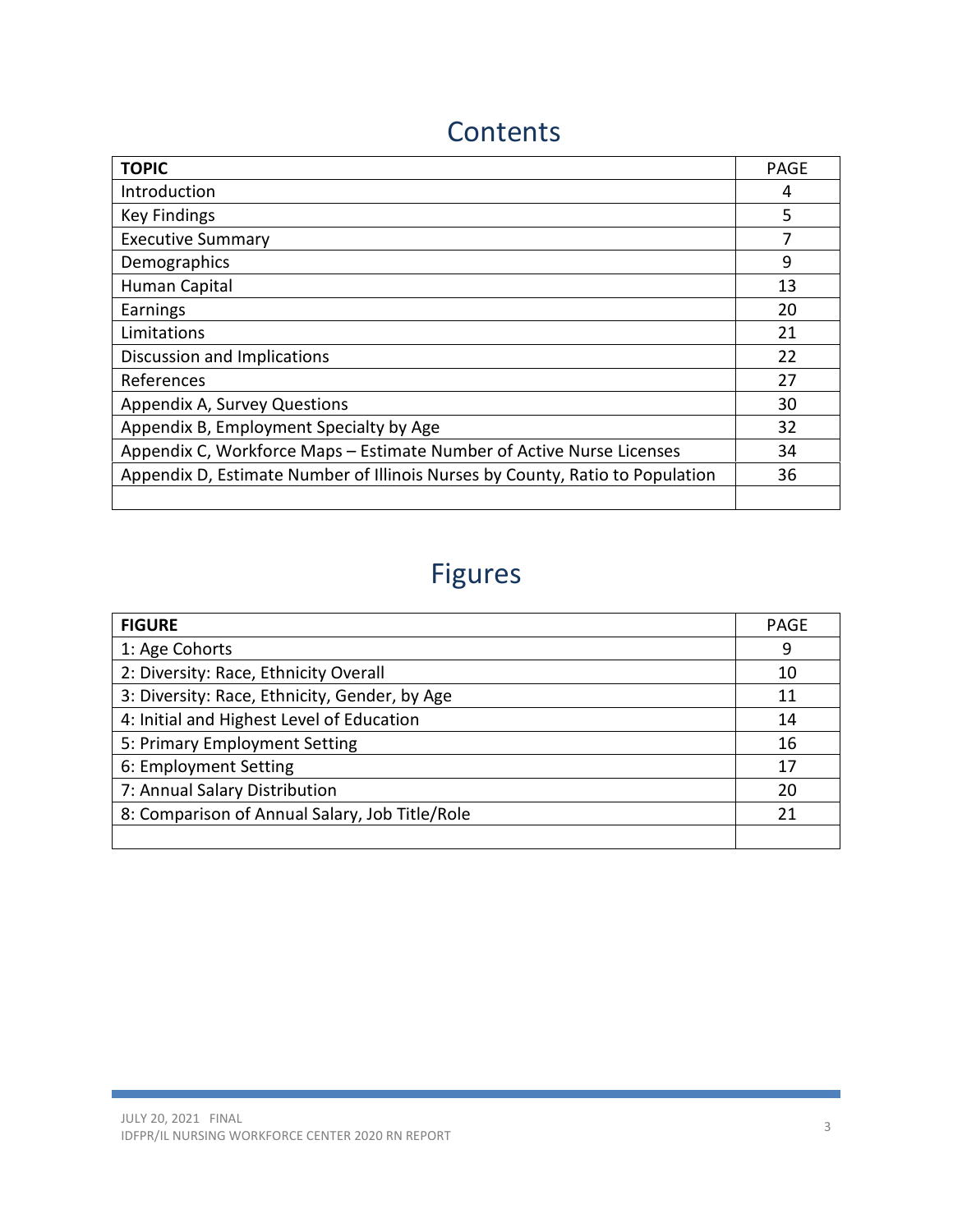### INTRODUCTION

#### The Illinois Nursing Workforce Center Registered Nurse (RN) Workforce Survey 2020

The primary source of data for this report was from a voluntary survey offered to individual Registered Nurses (RNs) completing on-line license renewal conducted from 3/10/20 to 9/30/20. The 2020 license renewal period was extended from May 30 to September 30, 2020, by Executive Order during the initial period of the COVID-19 pandemic. Of the 194,597 Registered Nurses in Illinois, 41,983 completed the survey, representing 22% of those who hold an RN-only license. Advanced Practice Registered Nurses (APRNs) and Advanced Practice Registered Nurses – Full Practice Authority (APRN-FPAs), who are also licensed as RNs, were not included in the survey data analysis.

About the survey: The survey included 26 questions consistent with the National Forum of State Nursing Workforce Centers recommended Supply minimum set of data to standardize information collected. A comprehensive record of questions is provided in Appendix A. Information obtained from the survey can be categorized into three areas: 1) demographic information such as age, diversity (race, ethnicity, gender), and retirement horizon; 2) human capital elements such as level of education, workplace role and employment specialty area; 3) job characteristics of work setting, annual salary, workplace violence, and other details.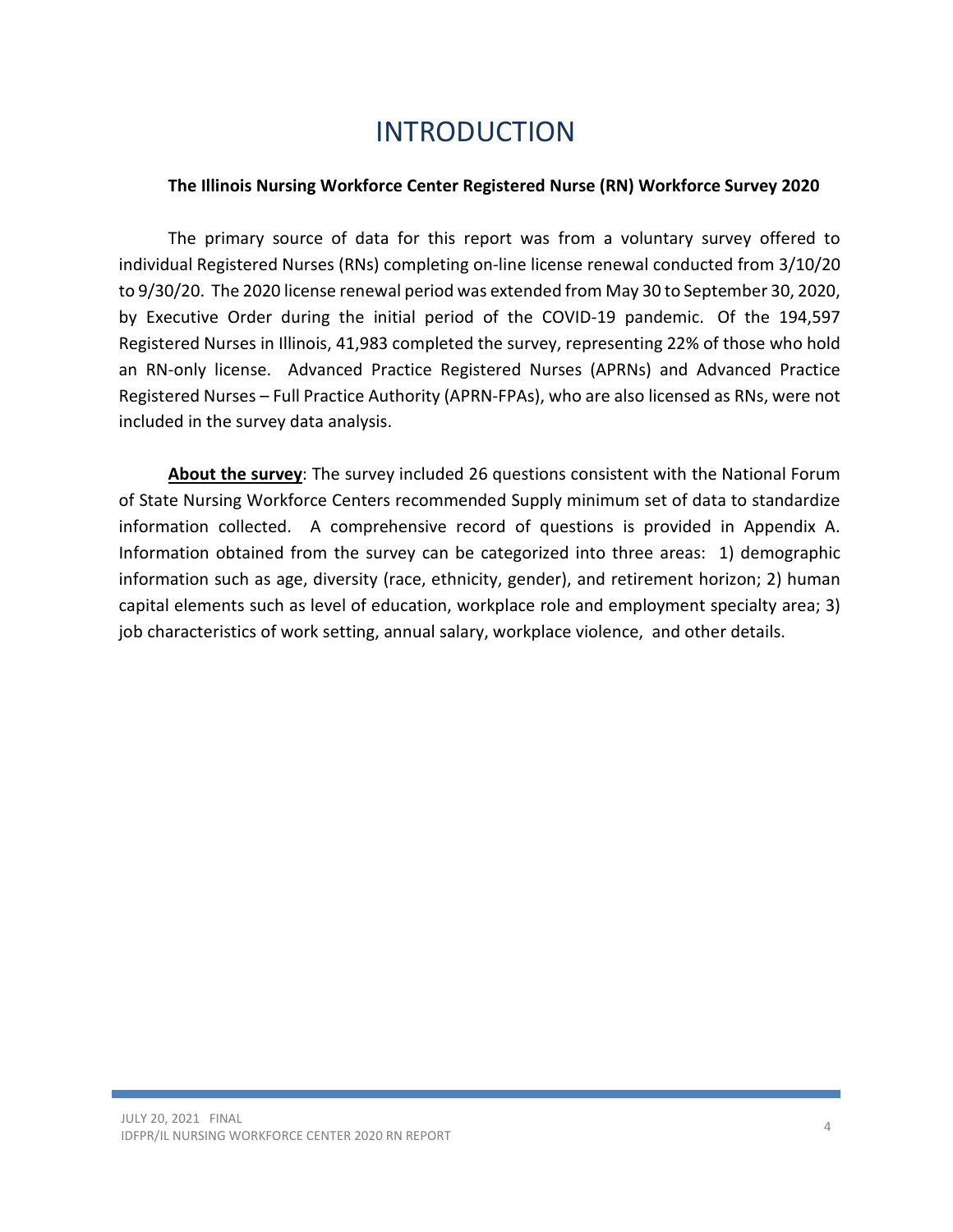### Illinois Nursing Workforce Center Registered Nurse (RN) Survey 2020 Key Findings:

- $\triangleright$  Employment: 92% of nurses work full-time at one job and are actively employed in nursing.
- $\triangleright$  Employment setting: the majority of Illinois RNs, 52%, work in an acute care setting such as a hospital; 11% are employed in an ambulatory care setting. RNs positions vary in each setting.
- $\triangleright$  Diversity: there is more racial, ethnic and gender diversity of RNs under the age of 45 years in the Illinois workforce.
- $\triangleright$  Age: age cohorts for Illinois RNs in 2020 are similar to those reported in 2018. Approximately 51% are over 55 years of age.
- $\triangleright$  Education: 58% of RNs have as the highest nursing degree either a bachelors, masters, or doctoral degree.

### **Diversity**

- $\geq$  58% of Hispanic/Latinx nurses are less than 45 years of age.
- $\geq$  45% of nurses that are male are less than 45 years of age.
- $\geq 42\%$  of Asian nurses are less than 45 years of age.
- $\geq$  56% of nurses that identify as Multiracial are less than 45 years of age.

### Age of the RN Workforce

- $\geq$  52% of the RN workforce is 55 years of age and older.
- $\geq$  31% are between the ages of 55-64 years.
- 70% of nursing faculty are 55 years of age and older.

### RN Employment Settings

 $\geq$  52% of RNs practice in a hospital/acute care setting – especially nurses in the younger age cohorts.

The hospital is the most common acute-care employment setting where nurses have different roles.

- $\geq 11\%$  of RNs practice in ambulatory care settings, including outpatient clinics, private practice, doctor offices.
- 9% of RNs practice in a nursing home/extended care/assisted living setting.
- $\geq 4\%$  of RNs are school nurses.

### RN Position Role

- $\geq 66\%$  of RNs provide direct patient care as staff nurses working in acute and non-acute care settings.
- $\geq$  15% Identify as a nurse manager, administrator, or patient care coordinator.
- $\geq$  3% Identify as nursing faculty.
- $\triangleright$  In Illinois the average staff nurse salary ranges from \$55,000-\$85,000; the average administrator/manager's salary ranges from \$75,000-\$185,000; the average nursing faculty salary ranges from \$65,000-\$105,000.

\*APRNs and APRN-FPA's who are also licensed as RNs were not included in the survey data.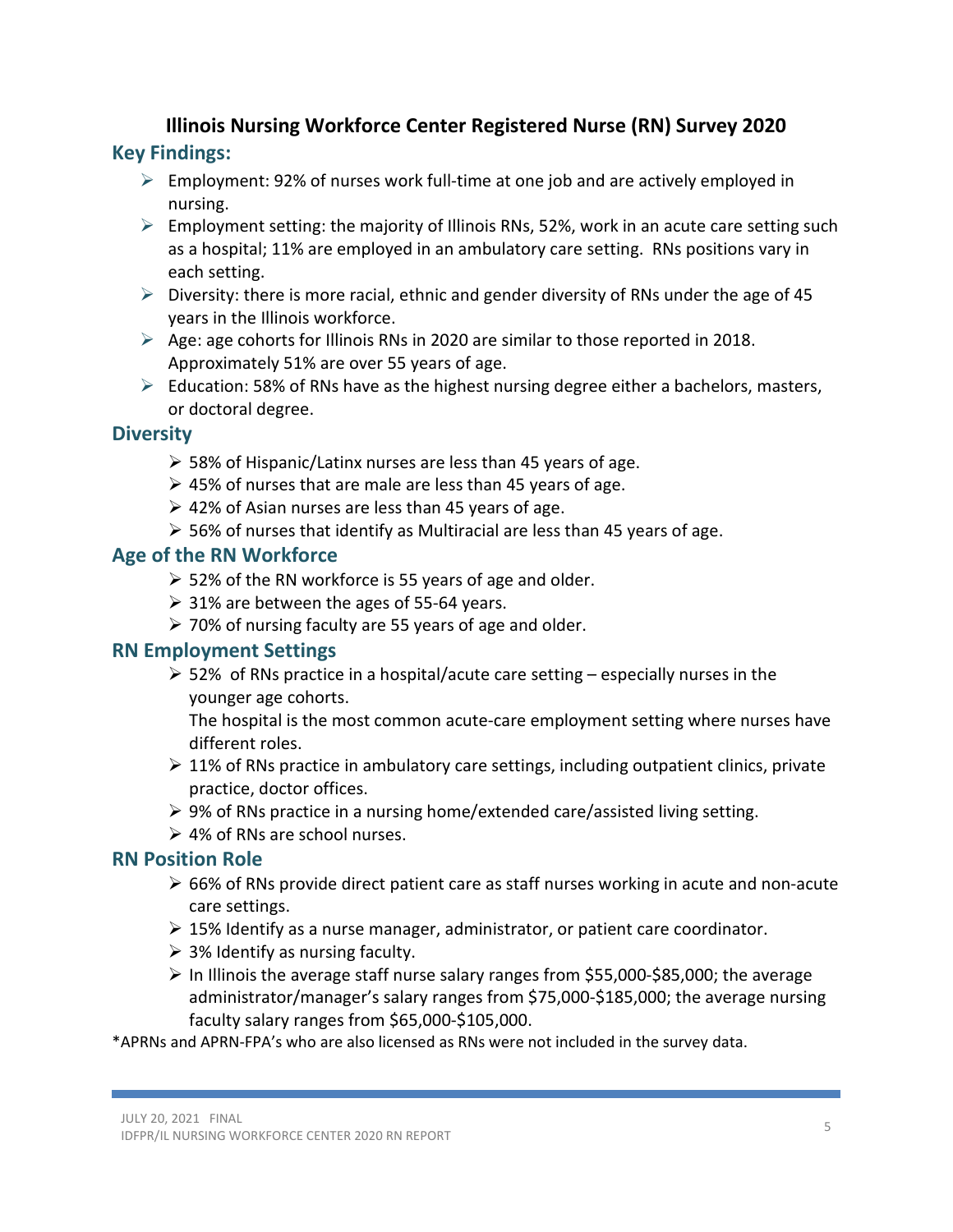RNs completing license renewal were invited to participate in this survey. The data was collected during the renewal process post payment of the license renewal fee. Data was collected from 3/10/20 to 9/30/20. The 2020 license renewal period was extended from May 30 to September 30, 2020, by Executive Order during the initial period of the COVID-19 pandemic. Of the 194,597 Registered Nurses licensed in Illinois, 41,983 completed the voluntary survey, representing 22% of those who hold an RN-only license. Advanced Practice Registered Nurses (APRNs) and Advanced Practice Registered Nurses – Full Practice Authority (APRN-FPAs), who are also licensed as RNs, were not included in the survey data analysis.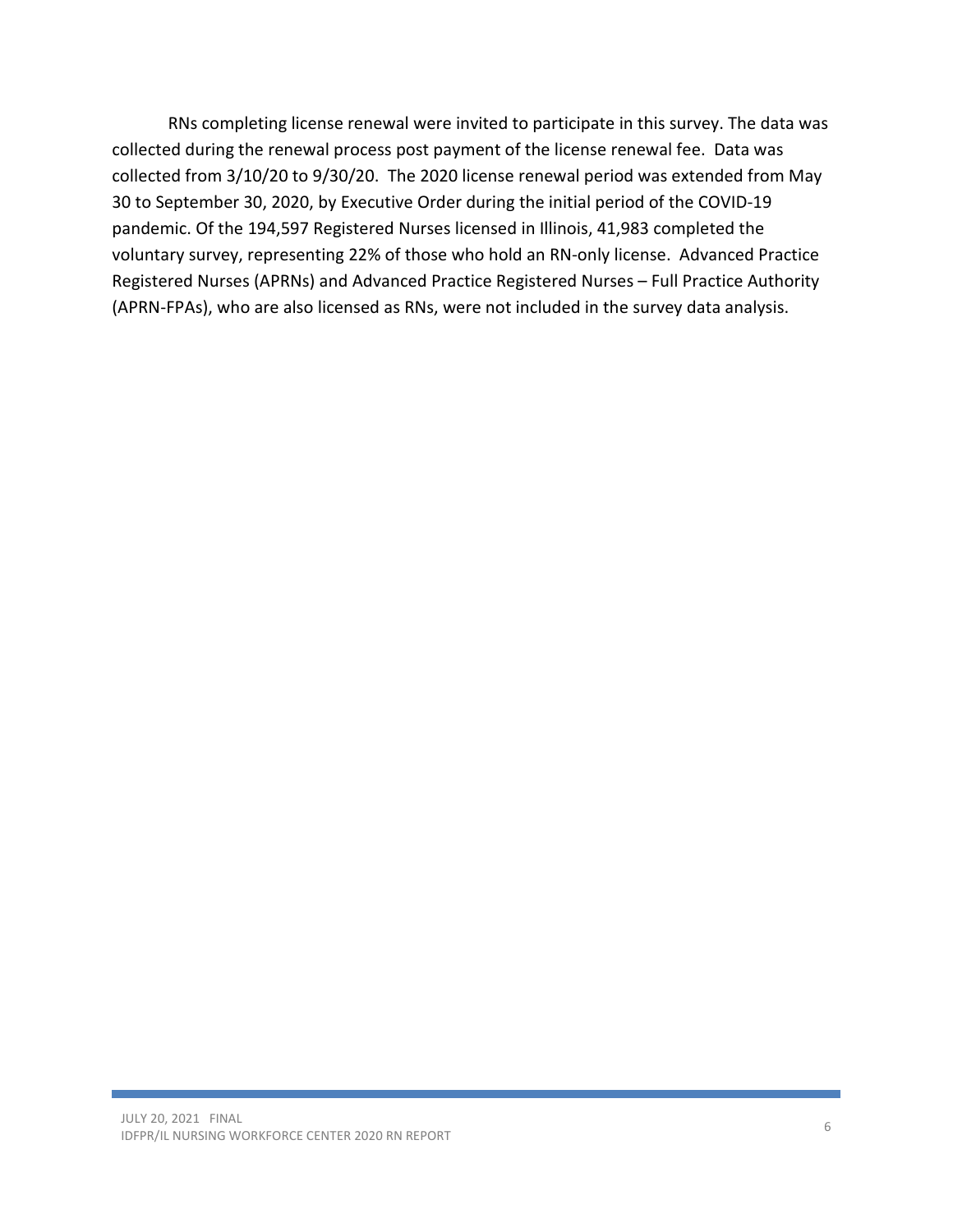### Executive Summary

**General overview:** Analyzing nursing workforce data through the lenses of nursing licensure, different specialties, levels of care, and geographic location may inform ways to strengthen strategic efforts for the mobilization of healthcare workers during any epidemic or pandemic (1). This report contains data on the characteristics, supply and distribution of the current Illinois RN workforce, the relative numbers of RNs in each age group, their racial, ethnic and gender diversity, education preparation, education advancement, specialty practice area and workplace role. Based on these findings, issues and concerns around the capacity, distribution and diversity of the nursing workforce are identified. Data in this report is useful in maintaining access to health care and planning for the provision of essential primary care and other health care services.

Diversity: Consistent with the increase in ethnic and racial diversity in Illinois, data collected indicate a slight increase in the number of nurses of color in the RN workforce in select groups of the younger cohorts. For, those identifying as Hispanic/Latinx, 58% are 44 years of age or younger, while 6% are 65 years of age or older. In the Multiracial category, 56% are 44 years of age or younger, while 8% are 65 years of age or older. The increase in diversity in younger age cohorts did not hold true for all age groups, 28% of Black/African American respondents reported being 44 years of age or younger, compared to the 20% that are 65 years or older. White/Caucasian females with initial licensure in the U.S. continue to constitute a substantial majority of all respondents, approximately 77%; this is less than the 93% reported in 2007 (2).

Aging workforce: The report presents important information about the aging of the RN workforce. In 2020, 52% of respondents are 55 years or older, which is the same as in 2018. In 2014, this age cohort was 42%, so this is a 10% increase in this older age cohort of Illinois RNs. The relatively rapid increase in RNs in older age categories has significant implications for workforce planning. Similar to 2018, approximately 27% of the respondents indicated an intent to retire within the next five years. This combination of aging workforce and retirement plans indicate the potential of an impending shortage of nurses and nursing expertise within the next five years.

Education post-licensure: Education post-licensure is either through obtaining additional degrees and/or through specialty certification and recertification. Responses to questions regarding registered nurses' intent to seek higher degrees revealed a low percent of respondents intend to pursue an additional degree. Respondents who are not pursuing a degree post-licensure indicated that the greatest barrier was cost, specifically cost of tuition, followed by family obligations. Eight per cent of respondents indicated they were currently enrolled in a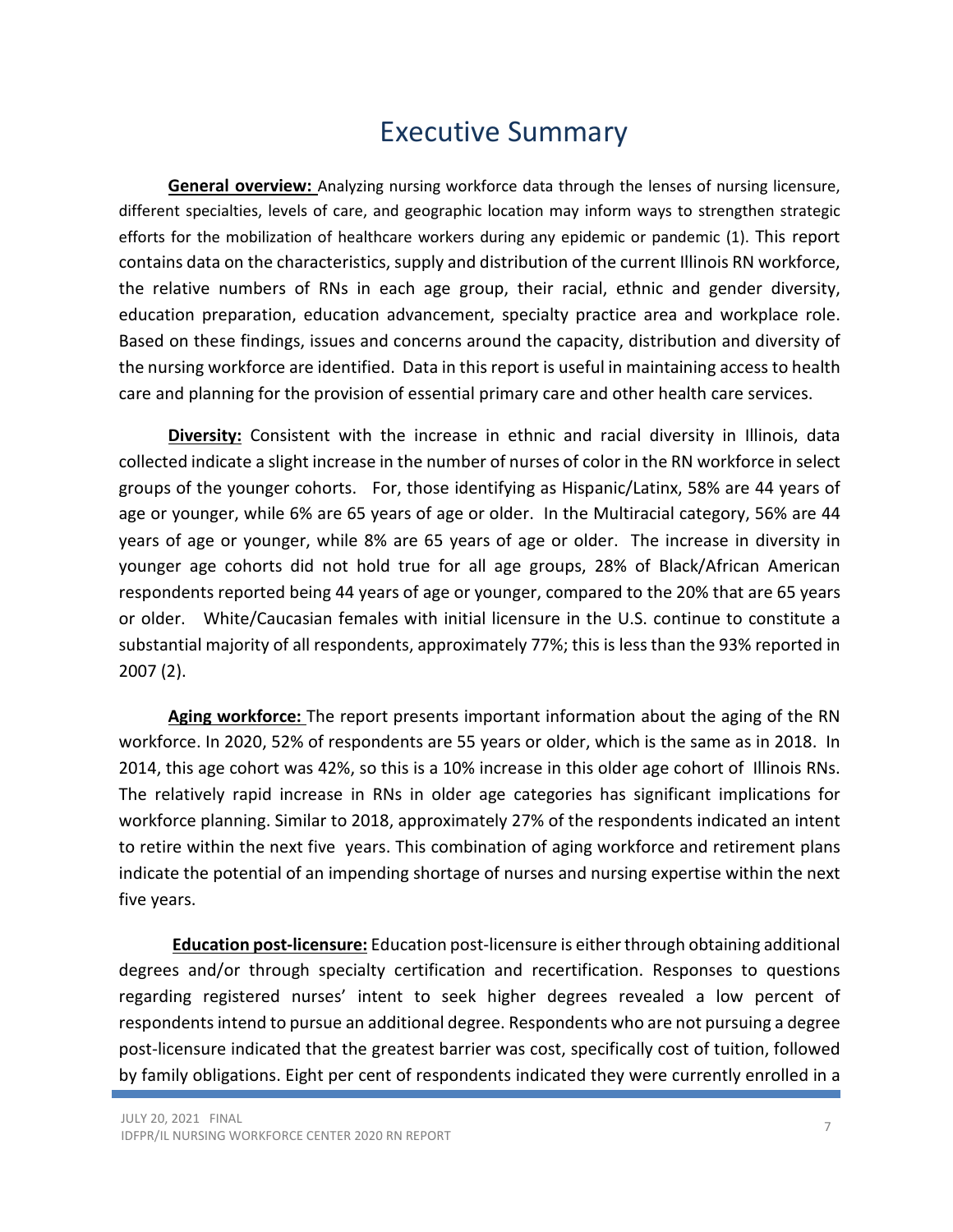nursing education program, which in the entire RN population is approximately 15,568 RNs. This is separate from the continuous professional development such as specialty certification and continuing education courses. There are 182 or 183 types of nurse certification examinations.

Specialty foci: The respondents reported employment in these top five nursing specialties: acute care; family care from pediatrics through gerontology; medical; surgical, perioperative; and community-health promotion. The data also demonstrate the distribution of nurses in specialties by age cohorts, revealing significantly fewer younger nurses in specialties such as psychiatric mental-health, school health, public health, gerontology, and community health nursing. These trends stand in contrast to the Illinois report, The Workforce Implications of New Health Care Models (2014), which forecasts a significant increase in ambulatory services, as well as a concomitant need for RNs to practice in community-based settings (3).

Summary: Collectively, the 2020 Illinois Registered Nurse (RN) workforce survey is a useful resource as health care planners project the human health care capital that will be needed in Illinois. The information will allow the Illinois Nursing Workforce Center (INWC) to address questions around the current RN supply, will it be adequate to meet the health care needs of Illinois residents? Health care workforce planners should use these data to help determine what types of RN (e.g. specialty, role) will be in greatest demand, in what locales, as well as the types of specialties and skills that will be required in future models of care.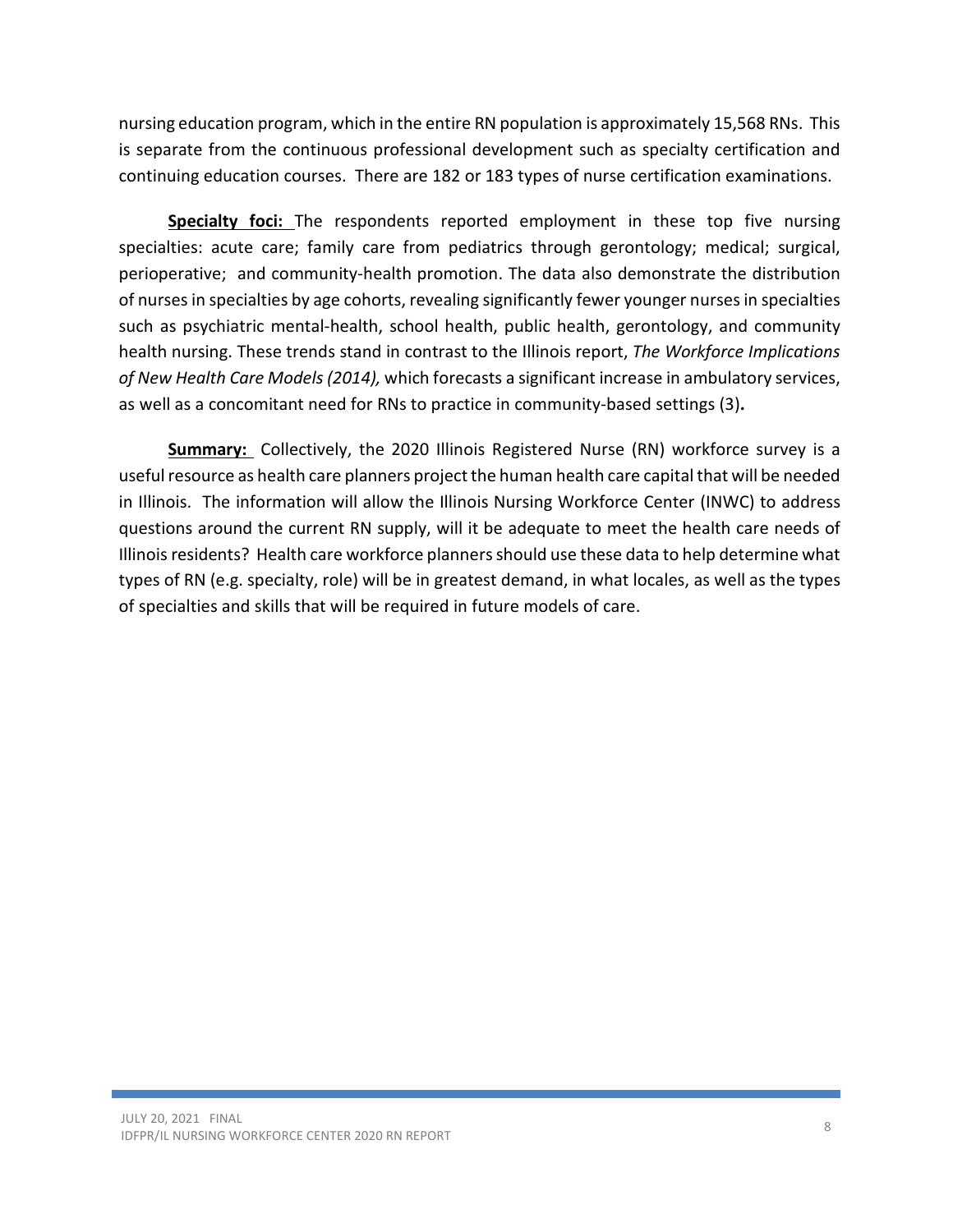### **Demographics**

#### General Overview

Data on the characteristics and supply of RNs in the State of Illinois is essential to expanding access to care and planning for provision of essential primary and other health care services. This report contains data on the demographics of our current RN workforce, the relative numbers of RNs in each age group, their racial and ethnic diversity, educational preparation, employment specialty, employment role, annual salary, and job characteristics of work-place setting.

Figure 1 presents the distribution of Registered Nurse (RN) survey participants by selected age categories. Age is derived from unfiltered participant responses to date of birth. The years of age are listed on the vertical axis, the horizontal bar for each category represents the per cent of respondents in this age category. The substantial share of Illinois RNs in advanced age categories represents a significant context for many other observations in this report. The value of these age categories as a cross-reference for other information is enhanced by the relatively small number of non-responses (691).



#### Figure 1: Age Cohorts

Number skipped: 691

 The age cohorts of Illinois RNs in 2020 are similar to those reported in 2018. For example, in both 2018 and 2020, 52% of respondents were 55 years of age and over. In 2014, 42% of respondents were 55 years of age and older, which is a 10% increase over a short six-year period. The steady increase in RNs in the older age categories has implications for workforce planning.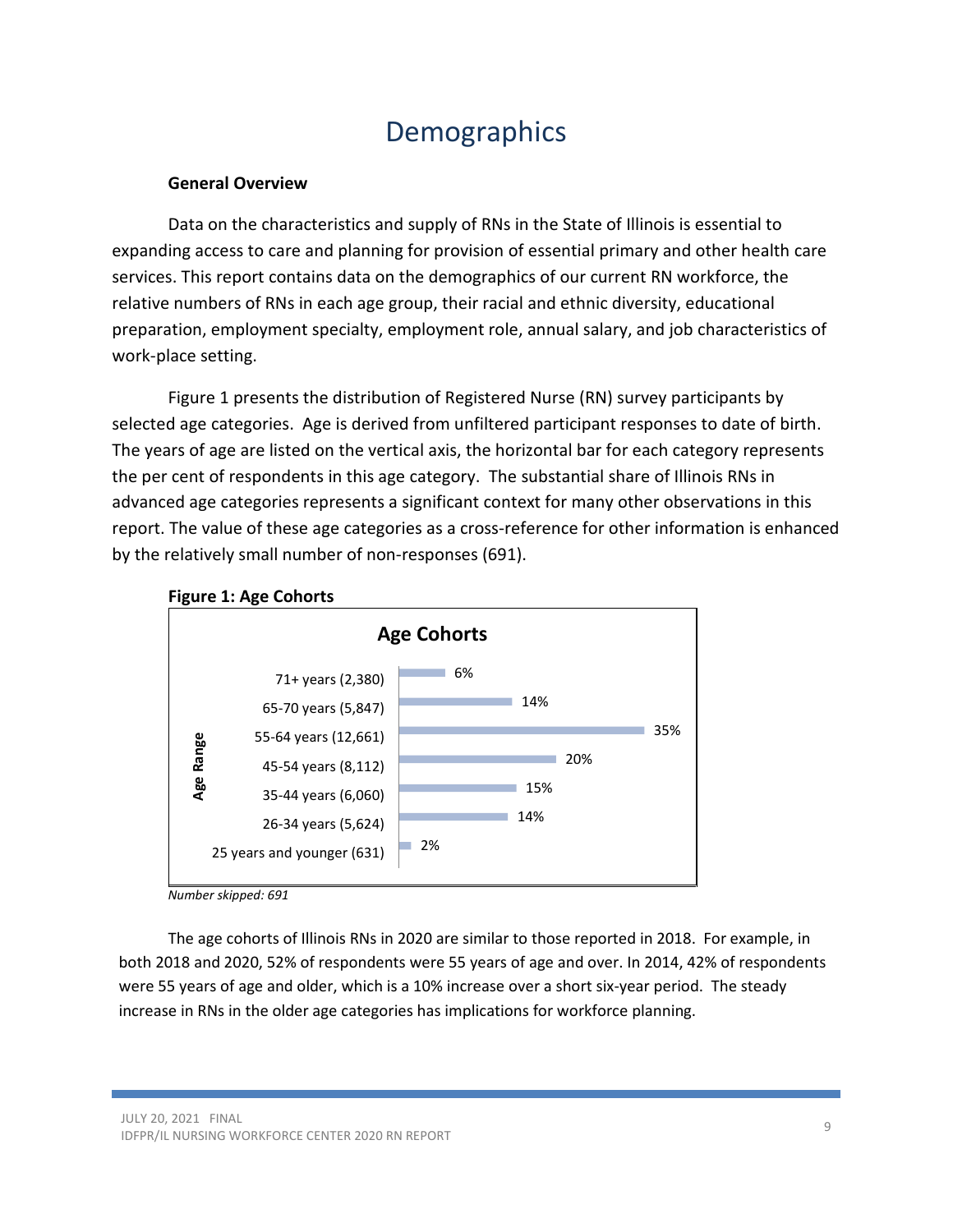Figure 2: Diversity: Race/Ethnicity Overall



Number skipped ethnicity question: 280; number skipped race question: 427

Overall diversity of the nursing workforce in Illinois was determined by two questions asked in sequence: "Are you Hispanic or Latino;" followed by the question "Select one of the following races that apply to you". Responses are illustrated in Figure 2 (above). There were 41,576 responses, 427 individuals did not respond to the race question, 280 did not respond to the ethnicity question. These 2020 results are similar to those of the past four years of Illinois RN surveys with some slight differences. The category of Hispanic/Latinx is approximately 2% higher in 2020 than it was in 2018. The category of Asian is approximately 1% higher compared to the 2018 RN survey. The category of White/Caucasian was 77% in 2020, which is approximately 4% lower than it was in 2016.

Diversity of the Illinois RN workforce and age is explored in Figure 3 (below). The U. S. Census Bureau describes the Hispanic ethnonym as a culture regardless of race, so these data may represent duplicate counts.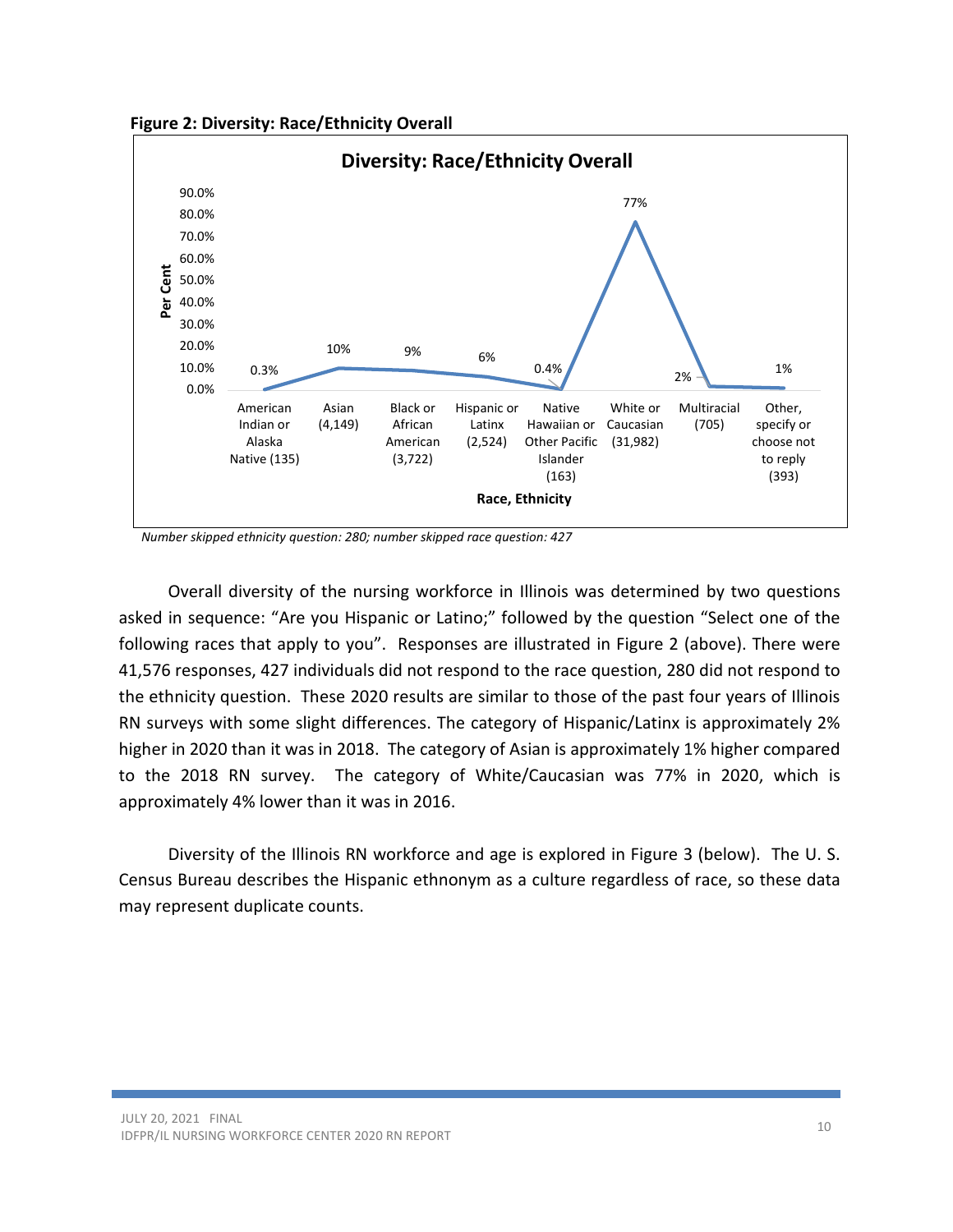|                                              |                                 |                |                | <b>Race/Ethnicity by Age</b> |                |                |                |        |
|----------------------------------------------|---------------------------------|----------------|----------------|------------------------------|----------------|----------------|----------------|--------|
| Age                                          | $25$                            | 26-34          | 35-44          | 45-54                        | 55-64          | 65-70          | $71+$          | Total* |
|                                              | years<br>and<br>younger         | years          | years          | years                        | years          | years          | years          |        |
|                                              |                                 |                |                |                              |                |                |                |        |
| American Indian or<br>Alaska Native          | 0%                              | 15%            | 20%            | 26%                          | 28%            | 7%             | 4%             | 0.3%   |
| N                                            | 0                               | 20             | 26             | 34                           | 36             | 9              | 5              | 130    |
|                                              |                                 |                |                |                              |                |                |                |        |
| Asian                                        | 2%                              | 22%            | 19%            | 30%                          | 17%            | 9%             | 2%             | 10%    |
| N                                            | 61                              | 886            | 776            | 1,205                        | 683            | 354            | 94             | 4,059  |
|                                              |                                 |                |                |                              |                |                |                |        |
| Black/African<br>American                    | 0.6%                            | 9%             | 18%            | 23%                          | 29%            | 14%            | 7%             | 9%     |
| N                                            | 22                              | 336            | 663            | 812                          | 1,048          | 498            | 241            | 3,629  |
|                                              |                                 |                |                |                              |                |                |                |        |
| Native Hawaiian or<br>Other Pacific Islander | 0%                              | 18%            | 24%            | 28%                          | 24%            | 4%             | 3%             | 0.4%   |
| N                                            | 0                               | 28             | 39             | 44                           | 38             | $\overline{7}$ | $\overline{4}$ | 160    |
|                                              |                                 |                |                |                              |                |                |                |        |
| White/Caucasian                              | 2%                              | 12%            | 13%            | 18%                          | 33%            | 15%            | 6%             | 77%    |
| N                                            | 485                             | 3,903          | 4,179          | 5,685                        | 10,512         | 4,848          | 1,979          | 31,591 |
| Hispanic/Latinx                              | 4%                              | 31%            | 24%            | 19%                          | 17%            | 5%             | 1%             | 6%     |
| N                                            | 77                              | 661            | 526            | 401                          | 375            | 100            | 29             | 2,169  |
|                                              |                                 |                |                |                              |                |                |                |        |
| Multiracial                                  | 4%                              | 27%            | 25%            | 20%                          | 17%            | 6%             | 2%             | 2%     |
| N                                            | 25                              | 188            | 174            | 135                          | 114            | 40             | 15             | 691    |
|                                              |                                 |                |                |                              |                |                |                |        |
| Female                                       | 2%                              | 13%            | 14%            | 20%                          | 31%            | 15%            | 6%             | 93%    |
| N                                            | 566                             | 4,999          | 5,464          | 7,459                        | 12,018         | 5,573          | 2,281          | 38,358 |
|                                              |                                 |                |                |                              |                |                |                |        |
| Male                                         | 2%                              | 22%            | 21%            | 23%                          | 21%            | $9%$           | 3%             | 7%     |
| N                                            | 61                              | 611            | 566            | 614                          | 563            | 234            | 74             | 2,723  |
| Age                                          | $25$<br>years<br>and<br>younger | 26-34<br>years | 35-44<br>years | 45-54<br>years               | 55-64<br>years | 65-70<br>years | $71+$<br>years | Total* |
|                                              |                                 |                |                |                              |                |                |                |        |

#### Figure 3: Diversity: Race/Ethnicity/Gender by Age

The U.S. Census Bureau describes the Hispanic ethnonym as a culture regardless of race, so these data may represent duplicate counts.

\*This total maybe different from the Overall race/ethnicity total in Table #2. In that overall summary table, comments from "other" were added to the appropriate race, ethnicity category. Number skipped ethnicity question: 280; number skipped race question: 427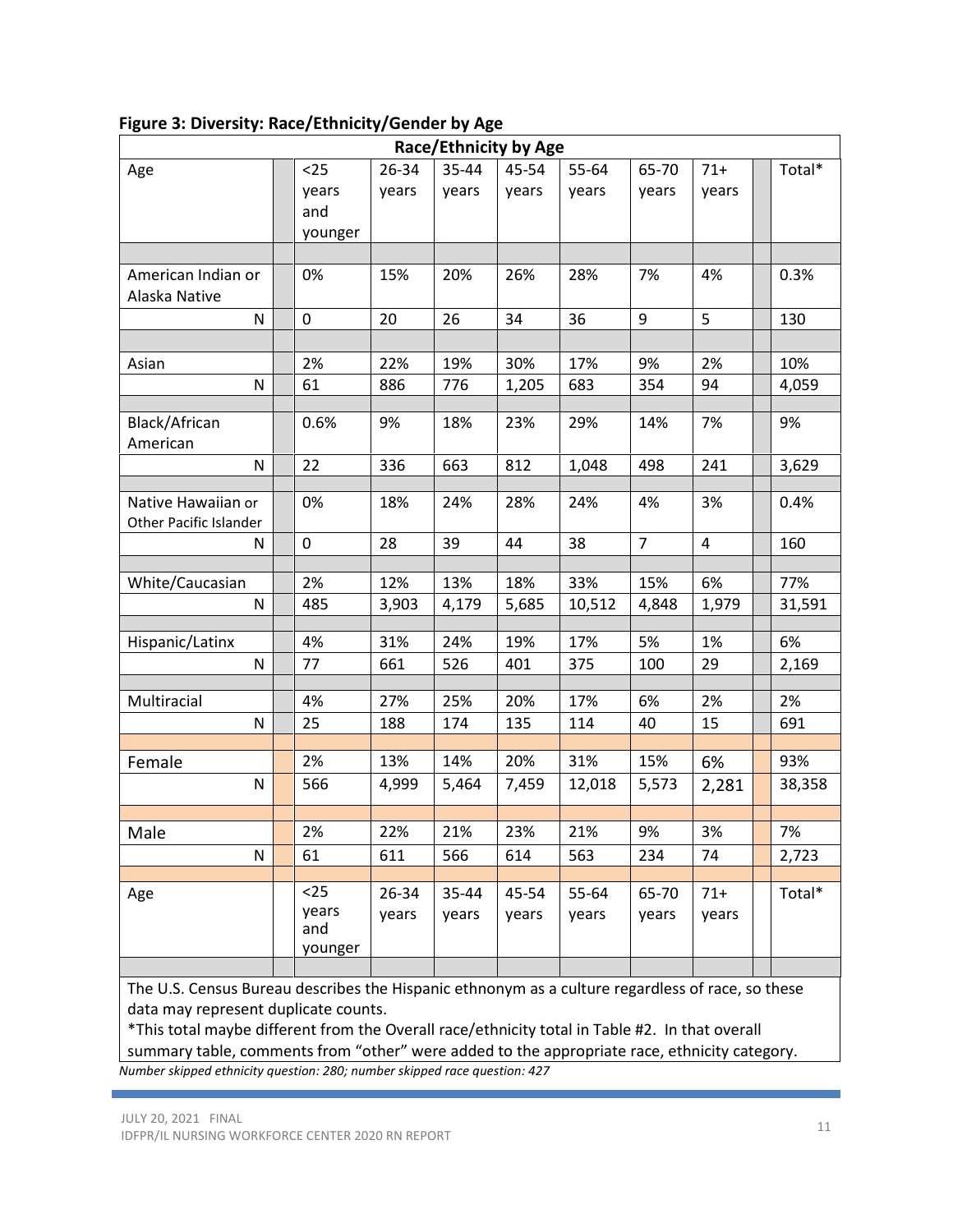Racial and ethnic representation of the Illinois RN workforce differs depending on the age of the nurse. White/Caucasian females continue to constitute a substantial overall majority, approximately 77% of all Illinois RNs. However, there are indications of changing demographics observable across age categories. For instance, approximately 58% Hispanic/Latinx respondents are 44 years of age or younger, with 6% over 65 years of age. Of the Multiracial respondents, approximately 56% are 44 years of age or younger, with 8% over the age of 65 years. For Asian respondents, approximately 43% are 44 years or younger and 11% over the age of 65 years. 28% of Black/African American respondents are 44 years of age or younger, with 20% who are 65 years of age or older.

The gender distribution among the Illinois nursing workforce continues to be dominated by women. In the 2014, 2016 and 2018 surveys, the RN respondents were 94% female. This is slightly higher than the 91% national average (4). However, gender distribution does differ by race and ethnicity: for example, for Asian respondents, approximately 86% (3,556) are female, 14% (574) are male. For Multiracial respondents, 89% (627) are female and 11% (74) are male. For Hispanic/Latinx respondents, 90% (1,959) are female and 10% (225) are male. The gender distribution amongst nurses who are of a racial and ethnic minority is slightly different from the overall Illinois RN gender distribution.

Consistent with Illinois RN surveys in the even years from 2014-2018, the overwhelming majority of respondents received initial RN licensure in the United States. In 2020, 93% (39,170) received initial RN licensure in the United States, 5.8% (2,405) in the Philippines, 0.71% (293) in India, 0.24% (99) in Nigeria, 0.17% (69) in Canada, 0.14% (57) in Poland and 845 did not respond to the question. In summary, the number of Illinois RNs who received their initial RN license in a foreign country has remained essentially unchanged since the 2007 Illinois Center for Nursing Survey (5).

The retirement plans of respondents were assessed by a pair of questions in the survey. Responding to the question, How much longer do you plan to practice as an RN in Illinois, there was a small number (2,190) of non-responses and 20% indicating uncertainty with regards to retirement plans. The largest group of respondents 27% is composed of RNs within five years of exiting nursing practice. Approximately 43% of those responding to this question report anticipated retirement over the next decade. The percent anticipating retirement in the next 10 years remains essentially unchanged between 2016 and 2020. However, a comparison between the 2014 and 2020 survey data shows an increase of 7% in the percentage of respondents who plan to retire in 10 years, from 36% in 2014 to 43% in 2020. What is unknown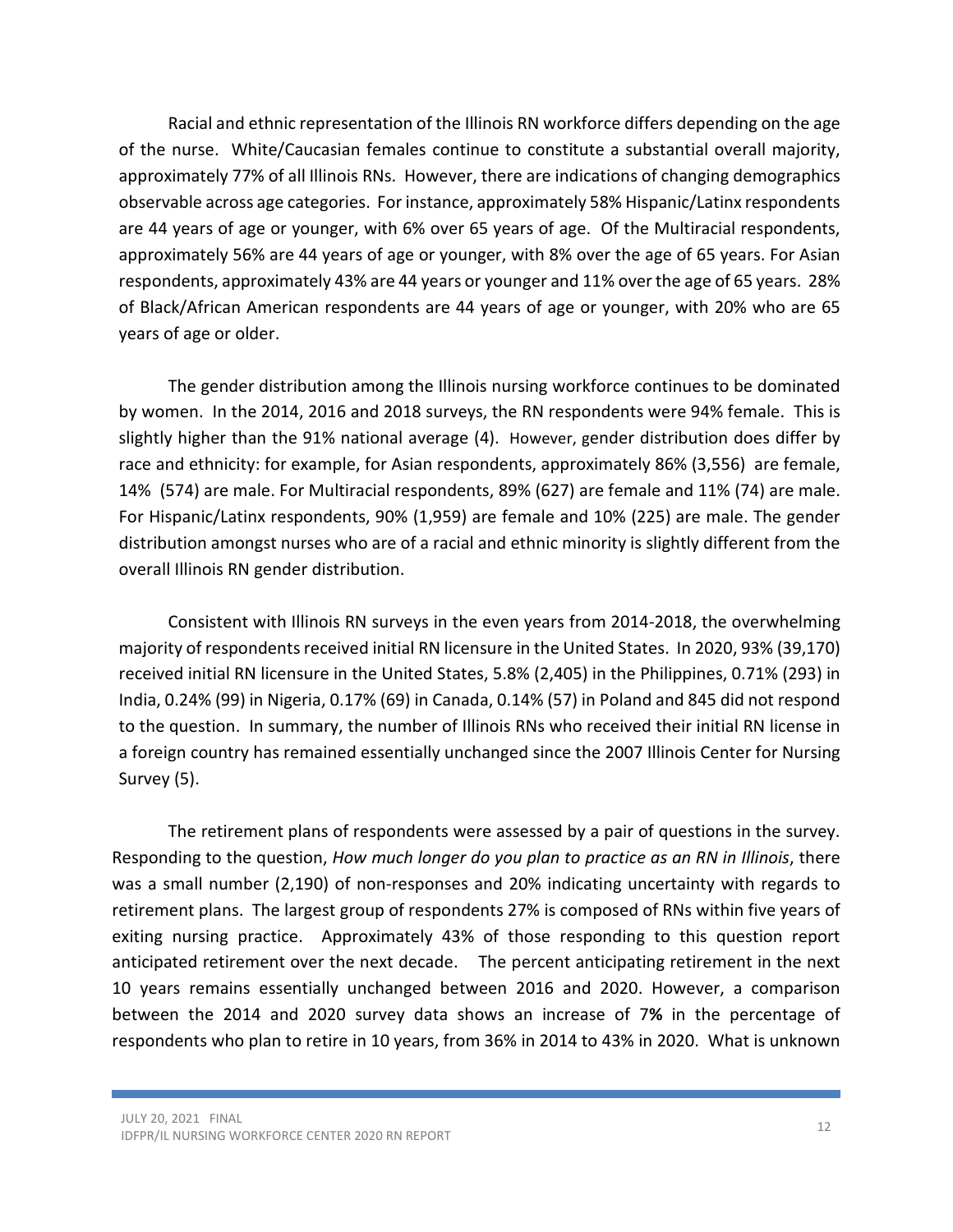is the number of the respondents who have already retired but continue to maintain an active nursing license.

The second question, If you plan to retire within the next 5 years, is there a primary factor that would persuade you to continue working as a nurse, to extend your date of retirement (Select only one), was skipped by 3,552 respondents, and 50% checked that they do not plan to retire. The two categories receiving the most responses regarding extending the retirement date were: shortened/flexible work hours and economic conditions.

# Human Capital

The concept of human capital encourages us to think of the workforce in terms of the productive capacity of each individual. Skills and knowledge can be general (productive in a variety of contexts) or specific (most valuable in a particular context, such as a unique industry setting or specialized occupational role). A human capital perspective is essential to our full appreciation of the role of RNs in health care, education, and workforce development in promoting economic growth and societal well-being. In this section we look at education and the area of - practice specialty as well as the role of the RN in the specialty work area.

#### Education

 Traditional pre-licensure nursing education programs for Registered Nurses (RNs) in Illinois are the hospital diploma program, an associate degree (ADN) obtained at a community college or a private college, or a bachelor's degree (BSN) obtained at a university or college. Bachelor of Science in Nursing (BSN) Accelerated programs admit students that already have obtained a bachelor's degree in another discipline to obtain a BSN degree in an accelerated format and amount of time. Master of Nursing (MSN) Entry programs allow students that already have a bachelor's degree in another discipline to obtain an MSN degree, instead of a BSN degree, while preparing them to take the NCLEX ® RN license exam. There are five varieties of pre-licensure RN education programs available in Illinois.

Illinois graduates approximately 7,000 newly licensed RNs annually (6). There are associate degree RN (ADN) programs in 39 community colleges; traditional RN baccalaureate (BSN) degree programs in 33 colleges or universities; the 11 accelerated BSN degree programs are in the colleges and universities that also have the traditional BSN programs. Of the seven MSN entry programs, five have both an MSN entry program as well as a traditional BSN degree program. There is one hospital RN diploma program. The question, What type of nursing degree/credential qualified you for your first U.S. nursing license, refers to one of these five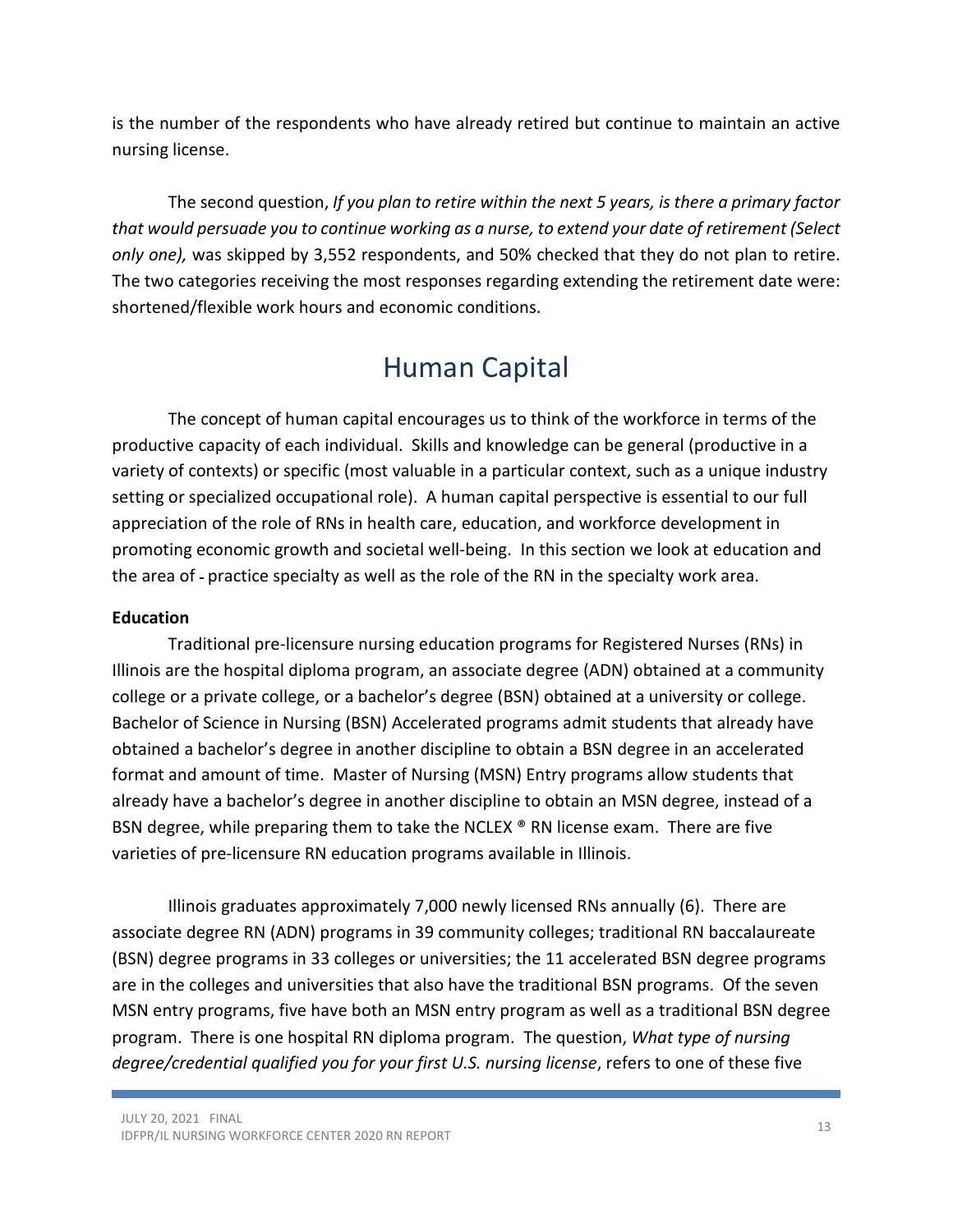types of initial RN pre-licensure education programs. The chart below, Figure 4, combines two questions regarding nursing education: What is your initial level of education and what is your highest level of education.



Figure 4: Initial and Highest Level of Education

The percentage of nurses initially becoming licensed as an RN and entering the field via the Associate Degree in Nursing (ADN) route (37%), was close to those entering at the Bachelor of Science in Nursing (BSN) level 44%. The next highest category of those entering the field was comprised of nurses who initiated their career via a hospital diploma school (13%). The remaining 6% were distributed across a broad spectrum of educational categories.

The table above (Figure 4) shows both the educational degree at the time of initial license (blue lines) and the current or highest degree (red line). The type of degree that Illinois RNs acquired prior to initial licensure has remained essentially unchanged from 2014 through the present. For example, from 2014 through 2020, 37% of respondents indicated the initial degree prior to RN licensure was an associate degree in nursing (ADN). In 2014, 39% respondents indicated the initial degree was a bachelor's degree in nursing, or BSN, and in 2018 44% indicated the initial degree was a BSN.

Number skipped initial degree question: 0; number skipped highest degree question: 1,319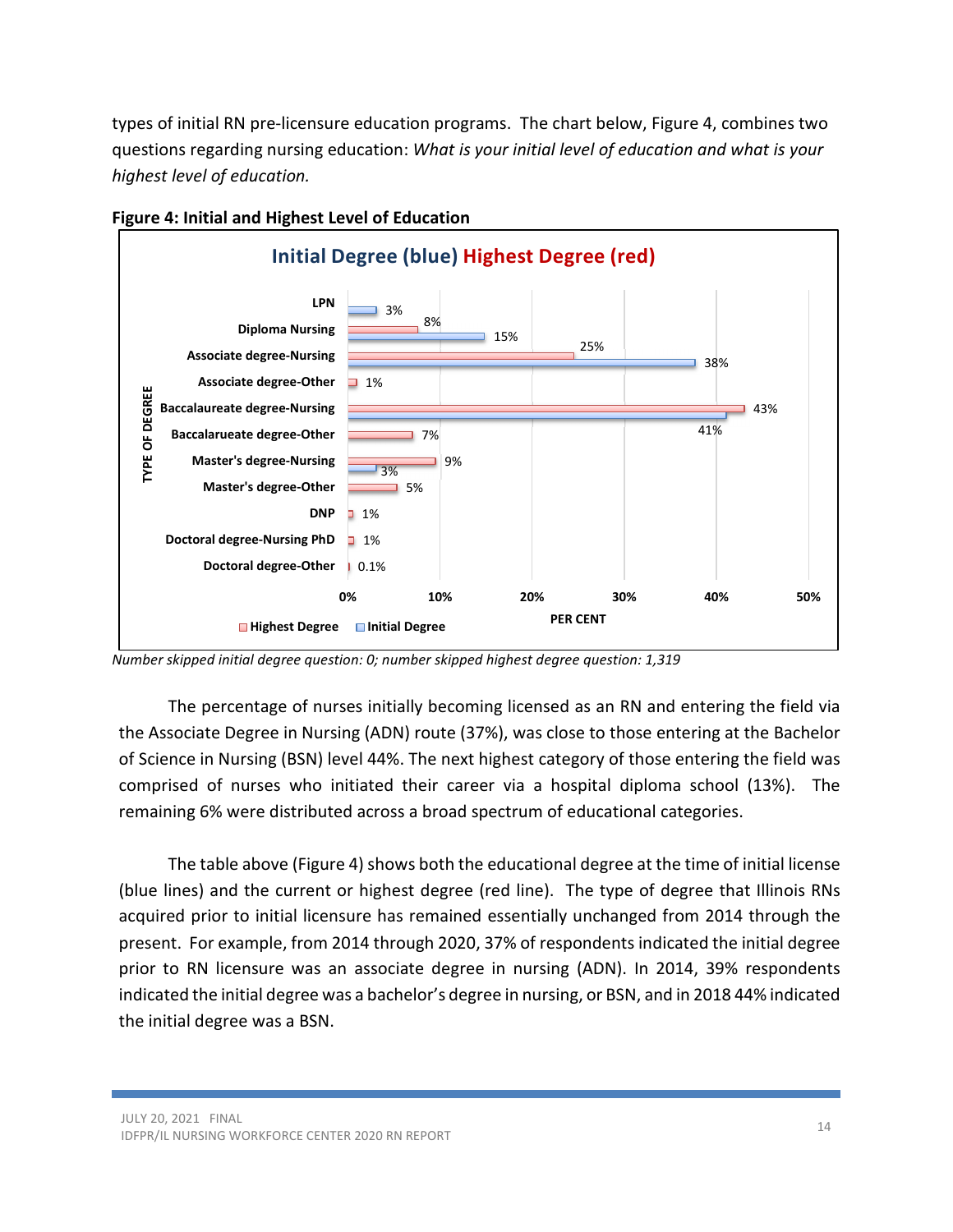When respondents were asked to indicate the highest degree attained (red lines), 24% of respondents indicated an associate degree (ADN); and 6%, indicated a hospital diploma, suggesting many nurses continue their academic education during their careers. Since 2014, the number of RNs whose *highest* level of education is a bachelor's degree (BSN) or higher has continued to increase, from 63% to 69%. There is an approximate 14% decrease in the number of nurses whose highest degree is an associate degree or ADN; in 2014 the decrease of nurses whose highest degree is an ADN was 10%. While a significant percent of nurses return or continue to school to obtain a master's degree, either in nursing (9%) or another field (5%), the number of nurses with an earned research doctorate (PhD) remains small (0.61%).

Respondents were asked: Are you currently enrolled in a nursing education program leading to a degree/certificate? and, 91% responded "no". When asked the barriers to continuing your education: the greatest barrier was cost, specifically cost of tuition (36%), followed by family obligations (14%). These results regarding barriers are similar to the results in surveys from 2014 through 2020, when approximately 10% of Illinois RNs indicated they were returning to school, continuing their education leading to a degree or certification.

The other area of nursing education is specialty area certification and recertification. Nurses validate their mastery of skills, knowledge and abilities through certification and meet ongoing learning and practice requirements through recertification (7). There are 182 or 183 types of nurse certification examinations. Area of certification or whether or not a nurse is certified was not asked on the survey.

#### Employment, Job Characteristics

The overwhelming majority of respondents, 92%, work full-time at one job and are actively employed in nursing. Of those respondents who work part-time or per diem, the majority are also actively employed in nursing. A small number of respondents, approximately 11%, work multiple jobs. Approximately half or 50% of respondents work a 31- 40 hours per week on all jobs. For those who work part-time, 21% work less than 30 hours per week, and approximately 25% work between 41-60 hours per week; very few respondents work more than 60 hours per week.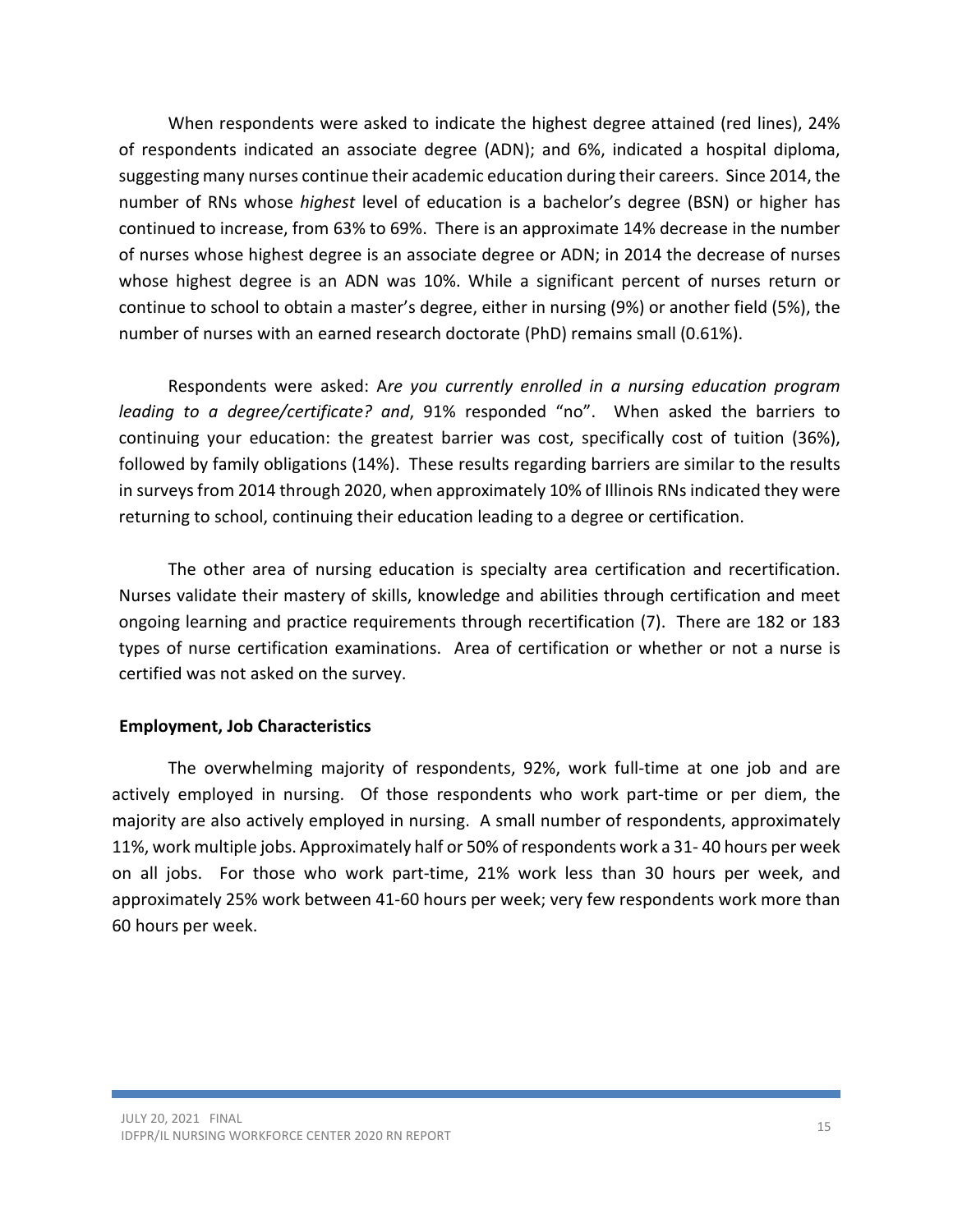#### Figure 5: Primary Employment Setting



Number skipped: 9,119

Figure 5 (above) is a visual description of the various RN employment settings. The main employment setting for Illinois RNs is in a hospital/acute care setting (52%), which is a slight decrease from 54% in 2016. The remainder are employed in a myriad of settings; the most common are ambulatory care (11%), nursing home/extended care/assisted living (9%), academic (9%), community (2%), school health (4%), and home health (6%). This is only a slight decrease in the numbers of nurses working in hospital/acute care settings since 2018, but a significant decrease since 2000 when 64% RNs were employed in a hospital/acute care setting. This shift in care setting reflects an increased focus on RN roles and positions in non-acute care or ambulatory and community settings.

Figure 6 (below) is a chart that describes the different Illinois RN workplaces by providing the percentages and number of survey respondents per employment setting where Illinois RNs work. Respondents were provided the opportunity to write in a workplace descriptor in the "Other" category. If the descriptor fit with a previously listed major category, the response was moved up to that category, and the "Other" per cent was adjusted. The original "Other" response rate was 11.07%, after the redistribution, it is now 5.74%. Some of the settings that were written in the "Other" category are listed in the in Figure 6 below.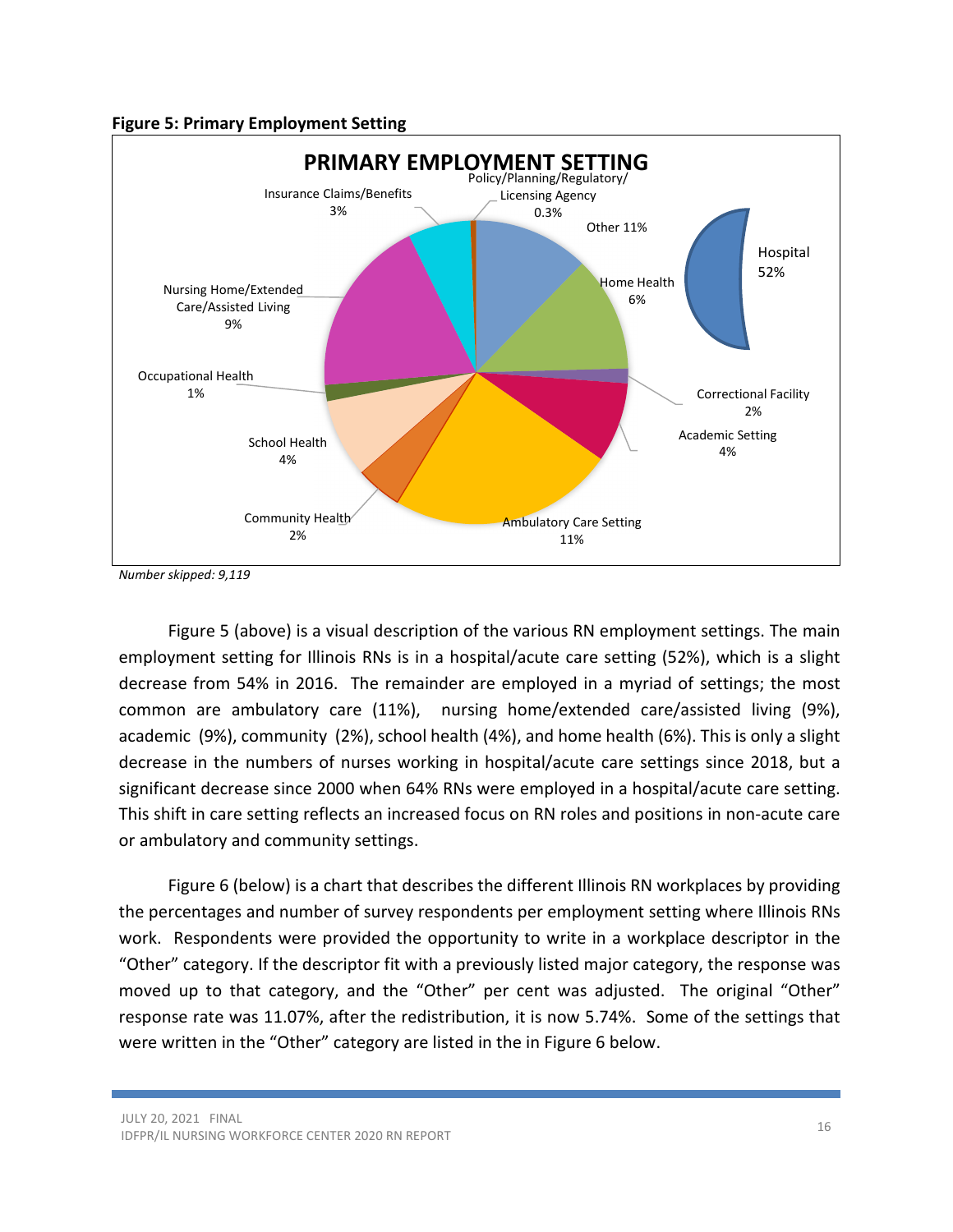#### Figure 6: Employment Settings

| <b>Employment Settings</b>                                                                                                                                                                                                                                                                   |  |                 |  |               |  |  |
|----------------------------------------------------------------------------------------------------------------------------------------------------------------------------------------------------------------------------------------------------------------------------------------------|--|-----------------|--|---------------|--|--|
|                                                                                                                                                                                                                                                                                              |  |                 |  |               |  |  |
| <b>Setting</b>                                                                                                                                                                                                                                                                               |  | <b>Per Cent</b> |  | <b>Number</b> |  |  |
| Hospital                                                                                                                                                                                                                                                                                     |  | 52%             |  | 17,008        |  |  |
| <b>Ambulatory Care Settings</b><br>(Office: 446, Private Practice: 112)                                                                                                                                                                                                                      |  | 11%             |  | 3,689         |  |  |
| Nursing Home/Extended Care/Assisted Living<br>(IL Veterans Home: 3, Group Home: 299)                                                                                                                                                                                                         |  | 9%              |  | 2,931         |  |  |
| <b>Home Health</b>                                                                                                                                                                                                                                                                           |  | 6%              |  | 1,893         |  |  |
| <b>Academic Setting</b>                                                                                                                                                                                                                                                                      |  | 4%              |  | 1,309         |  |  |
| <b>School Health</b>                                                                                                                                                                                                                                                                         |  | 4%              |  | 1,283         |  |  |
| <b>Community Health</b>                                                                                                                                                                                                                                                                      |  | 2%              |  | 752           |  |  |
| <b>Public Health</b>                                                                                                                                                                                                                                                                         |  | 2%              |  | 510           |  |  |
| <b>Insurance Claims/Benefits</b>                                                                                                                                                                                                                                                             |  | 3%              |  | 1,021         |  |  |
| <b>Occupational Health</b>                                                                                                                                                                                                                                                                   |  | 0.8%            |  | 265           |  |  |
| <b>Correctional Facility</b>                                                                                                                                                                                                                                                                 |  | 0.7%            |  | 240           |  |  |
| Policy/Planning/Regulatory/Licensing                                                                                                                                                                                                                                                         |  | 0.3%            |  | 96            |  |  |
| Other<br>Includes:<br>Call Center, Triage, Telehealth (0.62%, 205)<br>Outpatient or Ambulatory Surgery, Urgent Care (0.14%, 44)<br>Hospice (0.62%, 205), Dialysis (0.42%, 139),<br>Mental Health Center, Rehabilitation, Church, Corporation,<br>Private Duty, Work-at-home, Education, Home |  | 6%              |  | 1,887         |  |  |
| <b>Setting</b>                                                                                                                                                                                                                                                                               |  | <b>Per Cent</b> |  | <b>Number</b> |  |  |
|                                                                                                                                                                                                                                                                                              |  |                 |  |               |  |  |
| <b>Employment Settings</b>                                                                                                                                                                                                                                                                   |  |                 |  |               |  |  |

Position Title: In the employment settings approximately two thirds or sixty-six per cent (21,569) of the respondents provide direct patient care as staff nurses. The next most common position title is nurse manager or administrator (10%/3,249), followed by patient care coordinator (5%/1,535), and nursing faculty (3%/928). These responses are similar to the past RN survey reports since 2014. These position titles reflect only a few of the leadership roles of nurses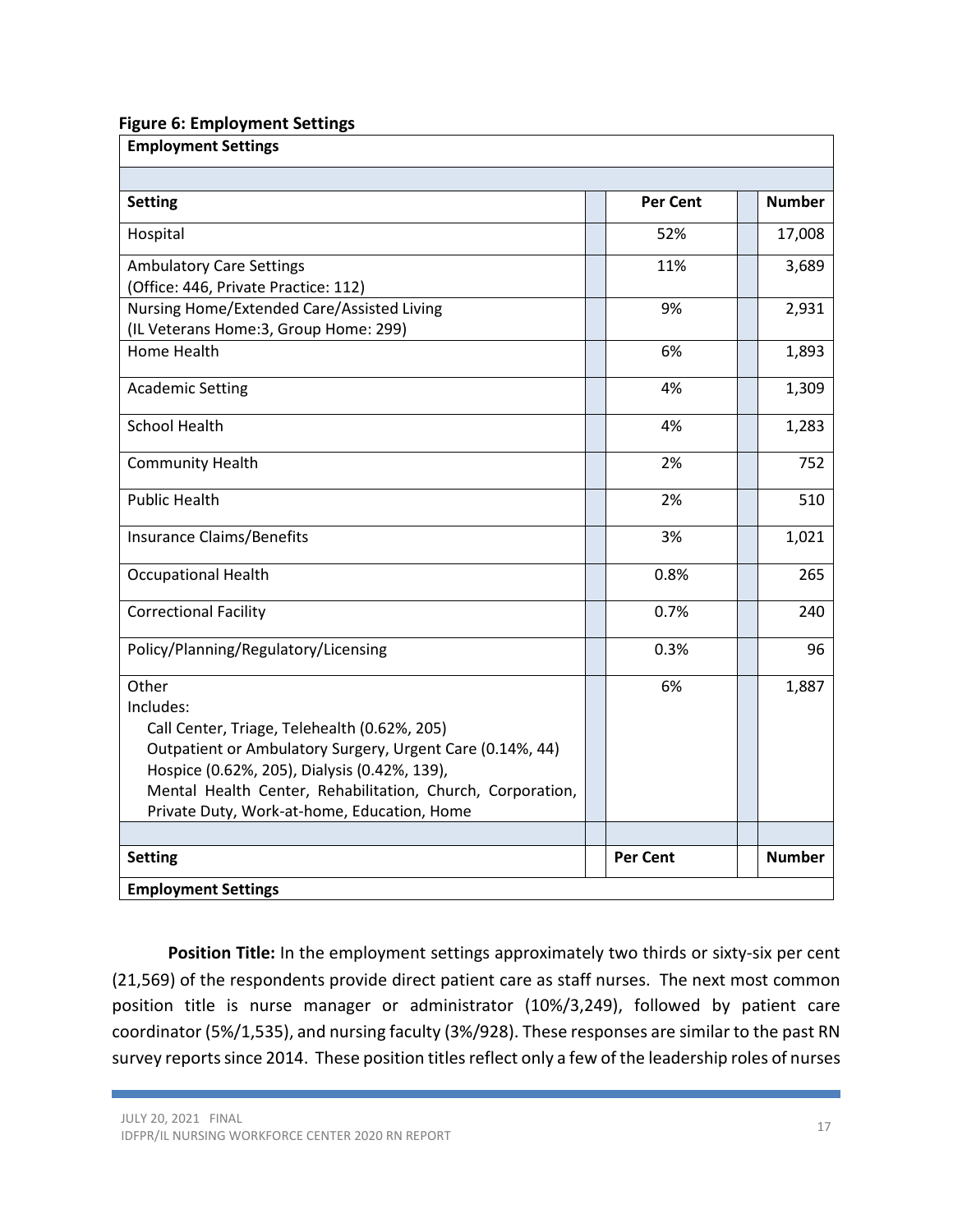in the patient care setting. For example, a staff nurse may be in charge of an inpatient unit, or on a quality assurance committee that determines changes in care or patterns of care. Managers and others may also be involved in hospital or community based strategic planning committees. The many roles of a nurse are in addition to the position title.

**Employment specialty:** The specialty practice area reflects the breadth of clinical specialty knowledge required by the RN's primary role. For this question, more than one clinical specialty area could be selected by respondents. The most frequently reported specialty areas: acute care/critical care/intensive care (21%), family (16%), medical (13%), community- health promotion (11%) and surgical (9%). Below is a list of specialty areas, and the percent of nurses specializing in each area.

- Acute Specialties: Acute Care (8%), Critical Care (6%), Emergency (5%), Orthopedics (1%), Trauma (0.5%),
- Case Management, Risk Management: (2%)
- Community, Health Promotion: Community (1%), Home Health (4%), Public Health (2%), School Health (4%)
- Faculty/Education/Educator: (1%)
- Family: includes Pediatrics through Geriatrics/Gerontology: Family Health (1%), Primary Care (2%), Adult Health (3%), Pediatrics (3%), Women's Health (2%), Geriatric/Gerontology, (6%)
- Insurance/Reimbursement/Utilization Review/Workers Compensation: (2%)
- Maternal-Child Health: (4%), Neonatal (2%)
- Medical, includes Specialties: Medical (5%), Nephrology (1%), Oncology (3%), Rehabilitation (2%), Occupational Health (1%)
- Other: (12%)
- Palliative Care: (0.6%), Hospice (1%)
- Psychiatric/Mental Health/Substance Abuse: (4%)
- Surgical, Perioperative: Anesthesia (0.1%), Perioperative (3%), Surgical (5%)
- Tele-health: (3%)
- Retired: (0.2%)

The original "Other" response rate was 19%, which is a similar to the "Other" response rate in both the 2016 and 2018 RN surveys. If the specialty listed in the "Other" comments section was the same as or similar to a major category already listed, such as "Medicine" or "Telehealth", it was moved into that category and the per cent total for that category was adjusted. For some with a high response rate, such as case management, a new major category was created. The specialty areas with high response rates are listed above and have been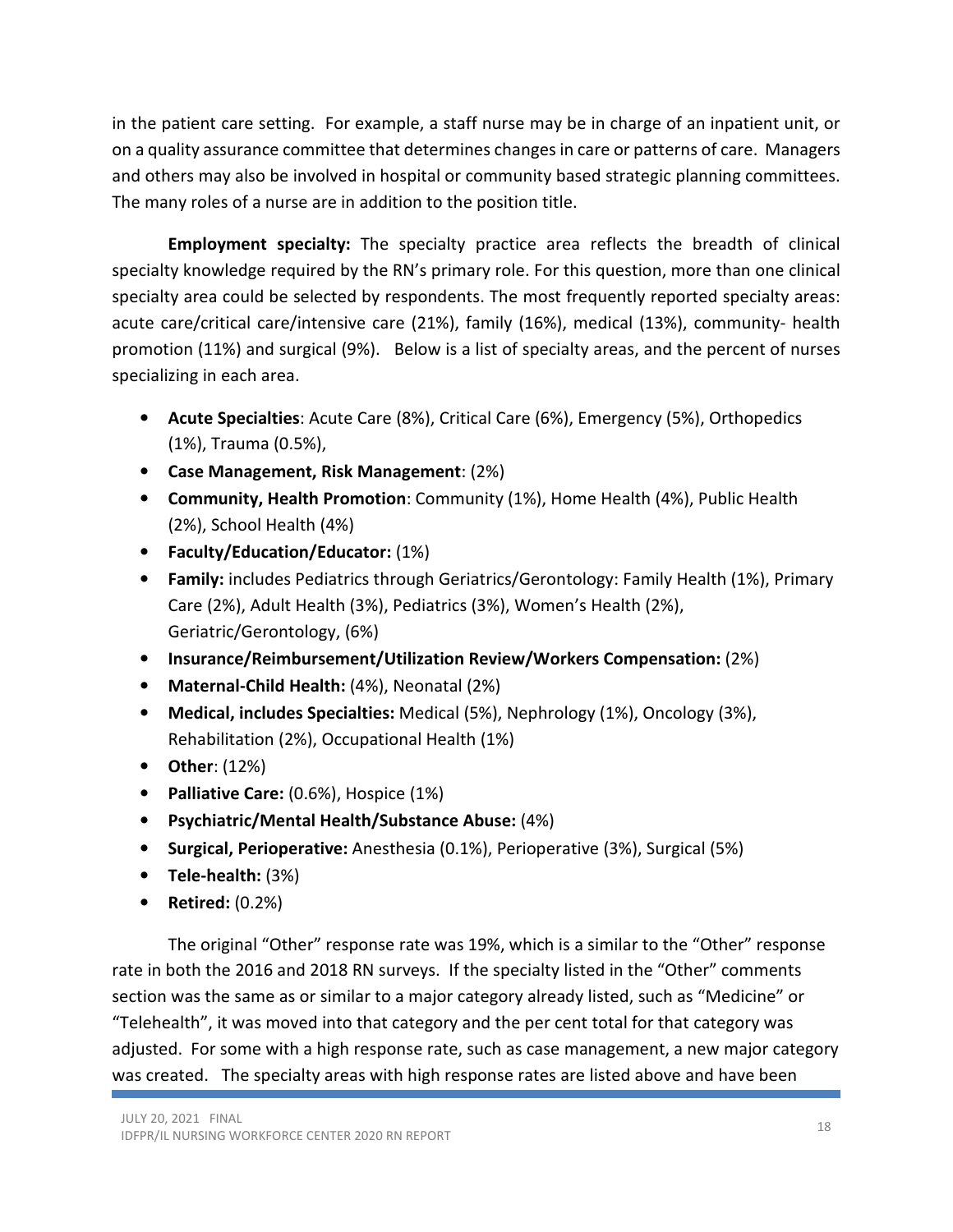subtracted from the original "Other" response total. With the redistribution of individual specialties as described above, the "Other" category is now 12%.

 Employment specialty by age cohorts is illustrated in Appendix #B. There are subtle but notable differences with critical care, emergency, and medical commanding greater shares within young cohorts. Specialty areas with larger shares in older cohorts include public health, community health, school nursing, surgical specialties, geriatric/gerontology, and psychiatric/mental health/substance abuse. This limited number of young nurses in these specialty care areas is particularly concerning given the high need for mental health providers and the anticipated rise in the geriatric population.

#### Emerging Trends: Workplace Violence

The Illinois General Assembly (IGA) in 2018 passed the Health Care Violence Prevention Act (Public Act #100-1051) to combat the violence that occurs against health care workers in nearly all care settings. To better understand workplace violence, three questions were asked. The questions were prefaced by the Emergency Nurses Association (ENA) definition of violence: an act of aggression directed toward persons at work or on duty that ranges from offensive or threatening to homicide. Workplace violence is commonly understood as any physical assault, emotional or verbal abuse, or threatening, harassing, or coercive behavior in the work setting that causes physical or emotional harm. Both the questions and the definition were used with permission from the Emergency Nurses Association (8).

Below are the three questions with summary of responses; just under 5,000 respondents skipped each question.

- 1. How often have you experienced patient/visitor/family physical or verbal abuse while at work? the range of options began with "on each shift" (3%) through "never" (23%). Weekly (11%), monthly (12%), quarterly (8%), semi-annually (6%), annually (5%), less than annually (18%), I am not currently working (10%).
- 2. Where have you attended workplace violence training: current facility (60%), other location (15%), both current facility and other location (12%), have never attended training (13%).
- 3. Does your facility have a policy in place for reporting workplace violence incidents: yes (86%), no (2%), don't know (12%).

In summary, 35% of RNs report experiencing physical or verbal abuse (based on the ENA definition) at least quarterly. A significant difference between the 2018 and the 2020 survey is that in 2018 21% of the nurses responded that they had never attended workplace violence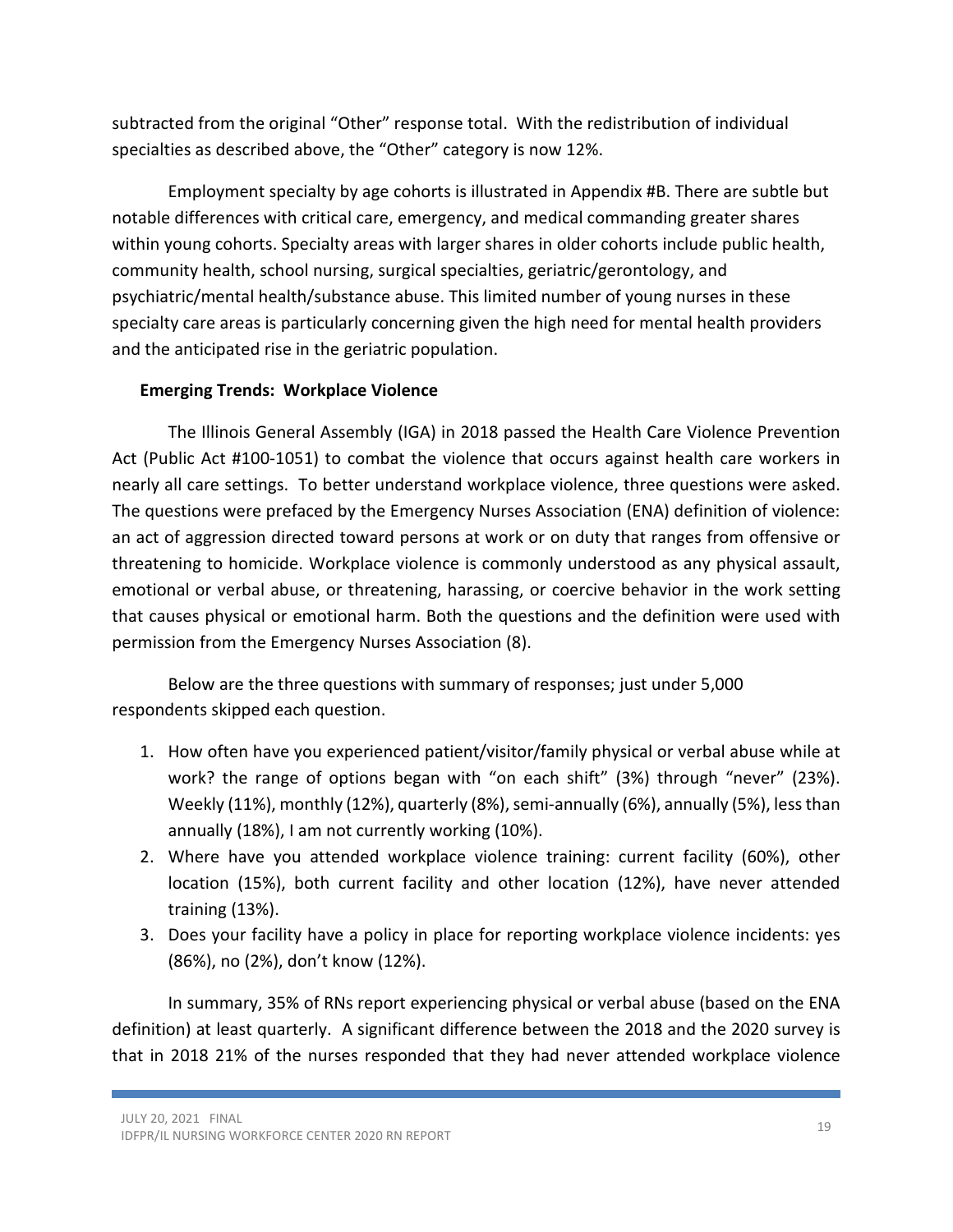training. In 2020 the number that have not attended this type of training is down to 13%. The vast majority of nurses, 86%, know that the facility where they work has a policy for reporting workplace violence.

### Earnings

The survey included a question about annual salary: what is your current annual salary for your primary nursing position? Seventeen intervals were provided as a range for annual earnings from the nurse's primary position; about 7% (2,983) of RNs did not respond. Figure 7 (below) shows the salary ranges. The median response range for annual salary was \$65,000 to \$75,000, with reported values throughout the full range of possibilities. The United States Department of Labor, Bureau of Labor Statistics national average (May 2020) shows an annual mean income for RNs working in Illinois to be \$73,510 (#29-1141) (9). The Illinois RN income is approximately the same as national wage estimate.



Figure 7: Annual Salary Distribution

Number skipped: 2,983; \*the nurses making less than \$25,000 were working part-time.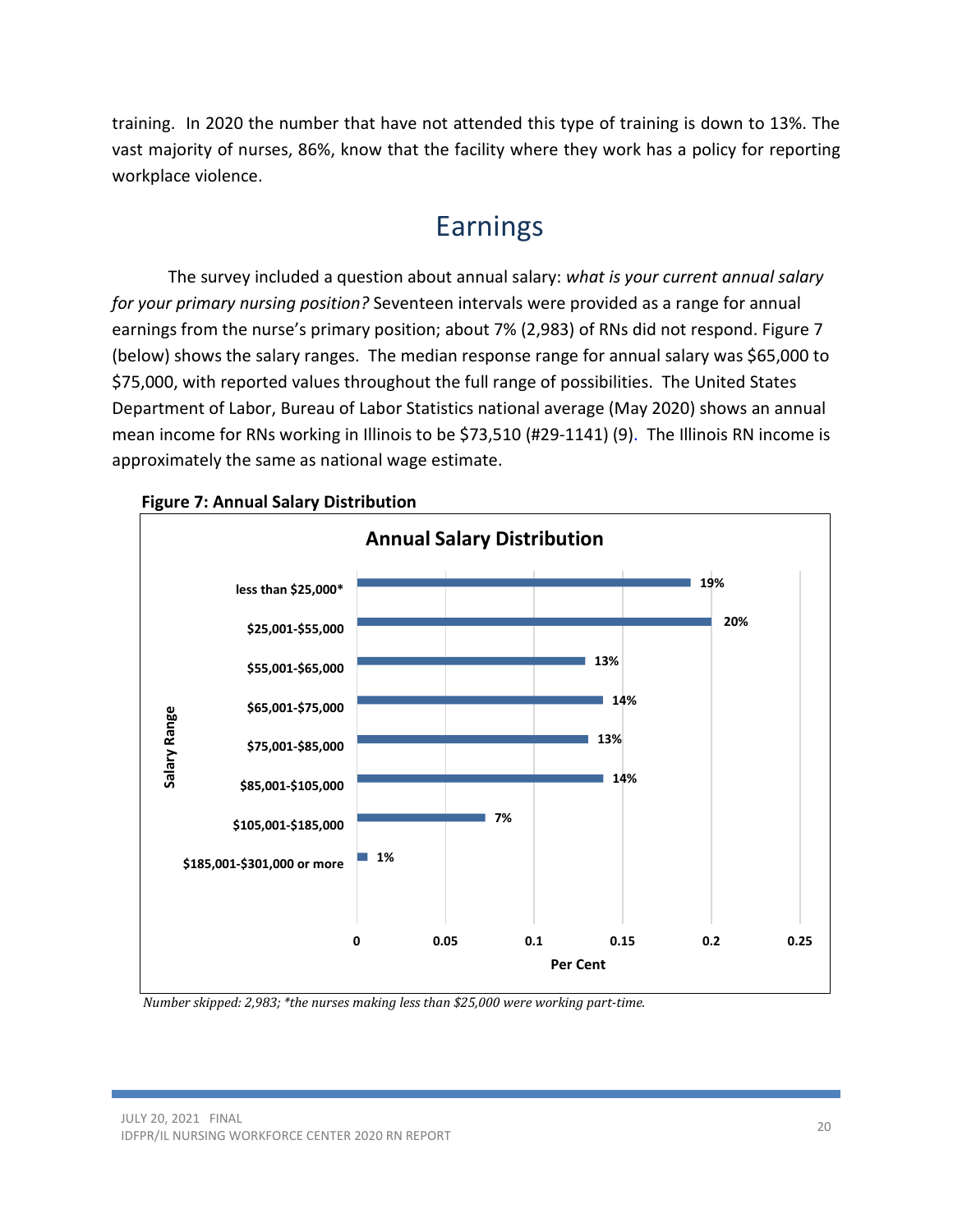Below (Figure 8) shows a comparison of the compensation for nurses based on the role or position title. The table includes salary and role or position title, it does not include whether the position is full-time or part-time. It also does not reflect the many varieties of leadership roles amongst the job titles. It does show, for example that the majority of RN executives' annual salary is \$105,001+; patient care coordinators annual salary is \$75,001+; nursing faculty annual salary is \$65,001+; the staff or direct care nurses annual salary is \$55,001+. The full range is in the table below.



#### Figure 8: RN Comparison Annual Salary: Job Title, Role

Number skipped: salary question: 2,940; number skipped job title question: 9,062

### Limitations

There are several limitations to this survey report. First, there was a 22% response rate to the voluntary survey offered to individual registered nurse (RNs) during the on-line license renewal process. This limits conclusions that can be drawn from the survey. The data were compared with the Illinois Department of Financial and Professional Regulation (IDFPR) database for all licensed RNs, and the voluntary responses are reflective of the Illinois RNs with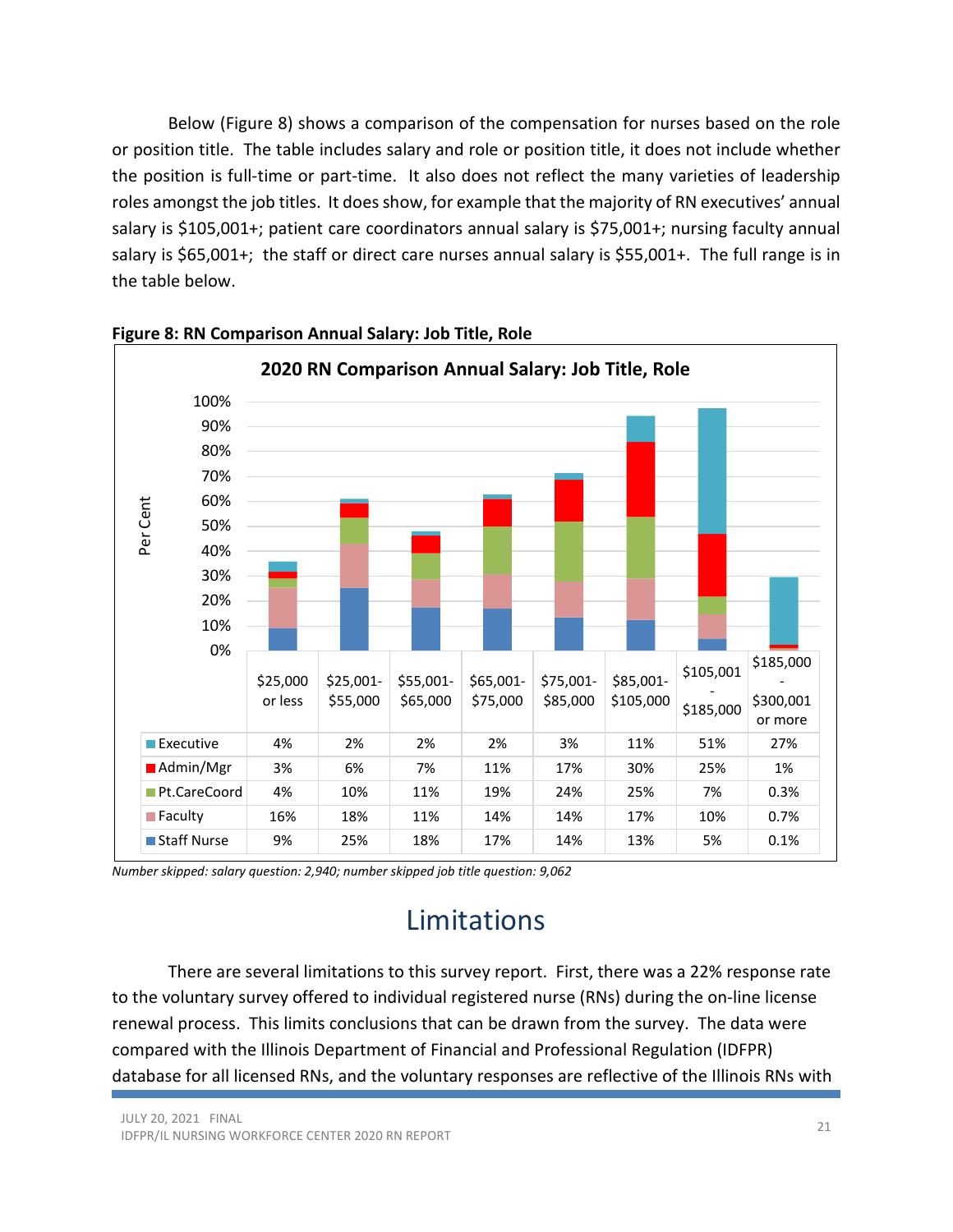respect to age. Therefore, the confidence is that the results are consistent with Illinois licensed RNs. The IDFPR license database collects limited information during the license renewal process, so it is difficult to compare other categories of survey data to the larger Illinois population of RNs.

### Discussion and Implications

 The COVID-19 pandemic was not in sight when the World Health Organization (WHO) declared 2020 as the Year of the Nurse and Midwife. The initial plan was to celebrate the 200<sup>th</sup> birthday of nursing pioneer Florence Nightingale. The focus on nursing did celebrate the work of nurses and midwives, but also highlighted the challenging conditions they often faced. The pandemic has highlighted gaps in healthcare systems, and the health workforce has been disproportionately exposed to the virus. Throughout this past year, nurses have shown their willingness and flexibility in adapting to new ways of working. Reports from our National Nurses Associations (NNAs) indicate that the work of nurses in many healthcare settings continues to be emotionally and physically draining. (10).

The effects of the COVID-19 pandemic on the nursing workforce will be felt immediately and for an unknown amount of time in the future. Whether the nurse works in an acute-care inpatient hospital setting or, long-term care setting, the nurse provides 24-hour patient care. Nurses working in settings such as out-patient clinics, non-acute community facilities are also front-line workers; nurses in these settings worked to provide prevention, testing, contact tracing, vaccination information and vaccine distribution in urban and rural communities. Having data about the nursing workforce pipeline, such as age, racial, ethnic, rural, or urban representation and educational preparation are essential components in determining if we have necessary resources to care for Illinois residents.

The survey data provides information about the diversity of the RN workforce. While the overall per cent of racial, ethnic and gender diversity of the Illinois nursing workforce is higher than national average, it is not as reflective of Illinois residents. Students beginning in the Illinois dual enrollment program is an opportunity for students to begin the courses required for a healthcare career. An employer-academic partnership is another opportunity for nurses to continue education post-licensure to become nursing faculty or advanced practice nurse. Vigilance to this issue is necessary, particularly how the profession might increase diversity by optimizing entrée to nursing education programs, support during program completion as well as a plan for smooth academic progression.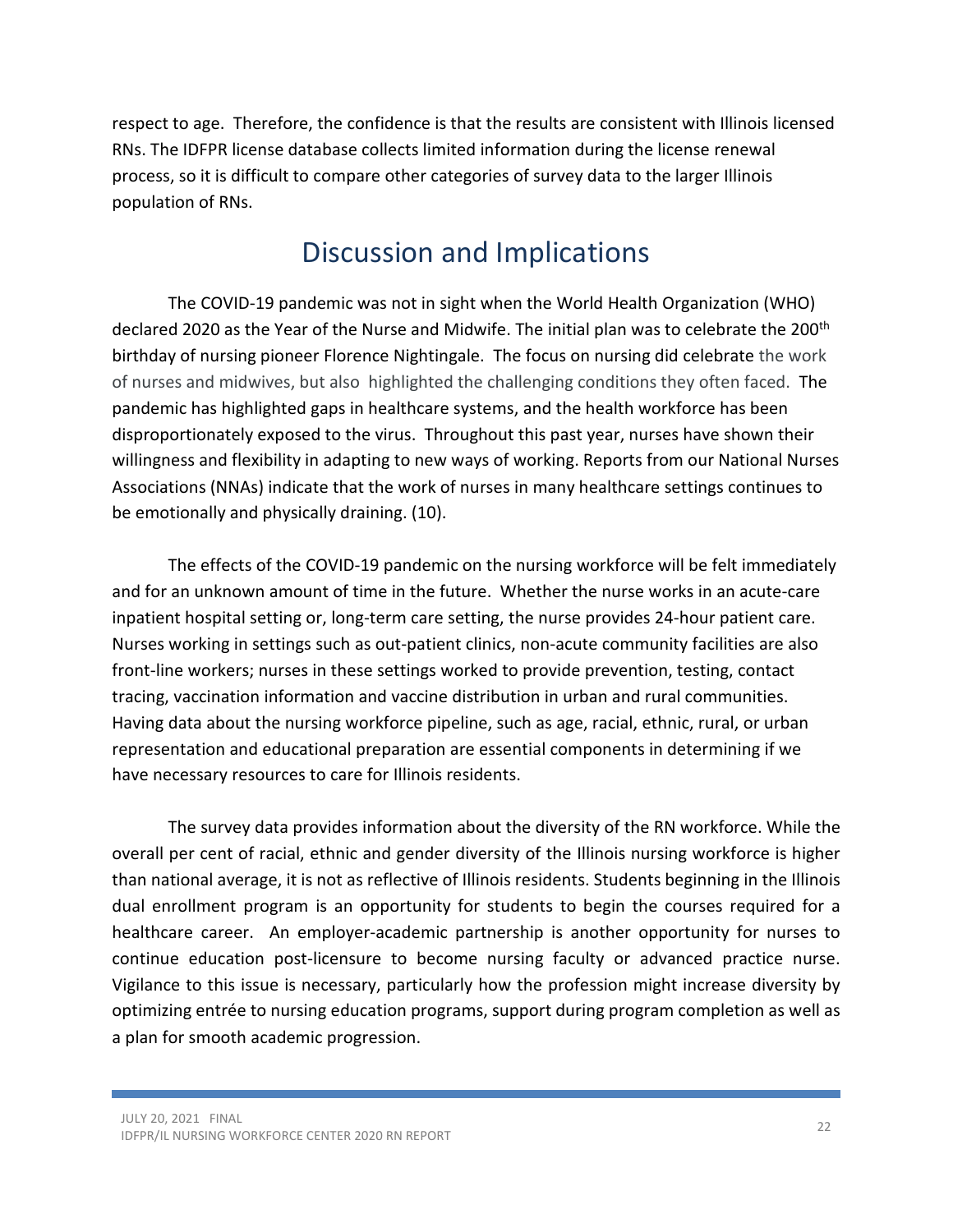Illinois continues to have a robust RN workforce with practitioners across healthcare settings. However, the survey results raise several concerns about sustaining this workforce. The registered nurse (RN) workforce is an aging group, with 52% of respondents 55 years of age or older, which is an approximately 10% increase in this age cohort of RNs since 2014. In addition, approximately one fourth of respondents indicated an intent to retire within the next five years. Note that since a significant number did not answer this question, it is unclear how many of these non-responders are already retired. Regarding new graduates, the number of graduates from pre-licensure RN programs has held steady in the last 5 years, approximately 7,000 per year (retrieved from the Board of Nursing annual report (11).

 With the aging population in the United States, there is an increased demand for healthcare because of our aging population, these elderly individuals have more chronic illnesses than the younger population. Since January 1, 2011 Pew Research has indicated that a total of 10,000 men and the women, the baby boomers, have been retiring daily and will continue to retire daily for 19 years (12). Given these anticipated retirements in the general population, in concert with the number of nurses retiring, it raises concerns that the rate of nurses retiring will outpace the number of new nurses entering the workforce.

Another concern of the integrity of the RN pipeline is having adequate faculty to teach in Illinois nursing education programs. There are eighty-six pre-licensure RN programs in Illinois (hospital: 1, associate degree: 44, baccalaureate degree: 34, master's entry level program: 7)(13). In Illinois, RN pre-licensure nursing education programs require that faculty teaching RN students have at least a master's degree with a major in nursing. A doctoral degree is often required to teach graduate nursing education, both Advanced Practice Registered Nurses (APRNs) and other practice specialties. Ninety-one percent of RN respondents indicated that they do not plan on continuing their education which could result in a shortage of masters and doctorly prepared faulty. Having enough nursing faculty to maintain the nursing education pipeline is essential to the supply of nurses required to maintain and improve the health status of Illinois residents.

The Bachelor of Science in nursing degree is the beginning catalyst to career growth, is a requirement prior to obtaining the graduate degree required for nursing faculty. For example, a graduate degree in nursing is required by the Illinois Board of Nursing (BON) for all Illinois RN pre-licensure education faculty. A second example, the majority of states require an advanced practice registered nurse (APRN) to have at least a master's degree in nursing prior to licensure, and many states are moving to requiring the Doctor of Nursing practice (DNP) degree as a minimum credential for APRN license. The RN must have a bachelor's degree, prior to obtaining a graduate degree prior to obtaining an APRN license.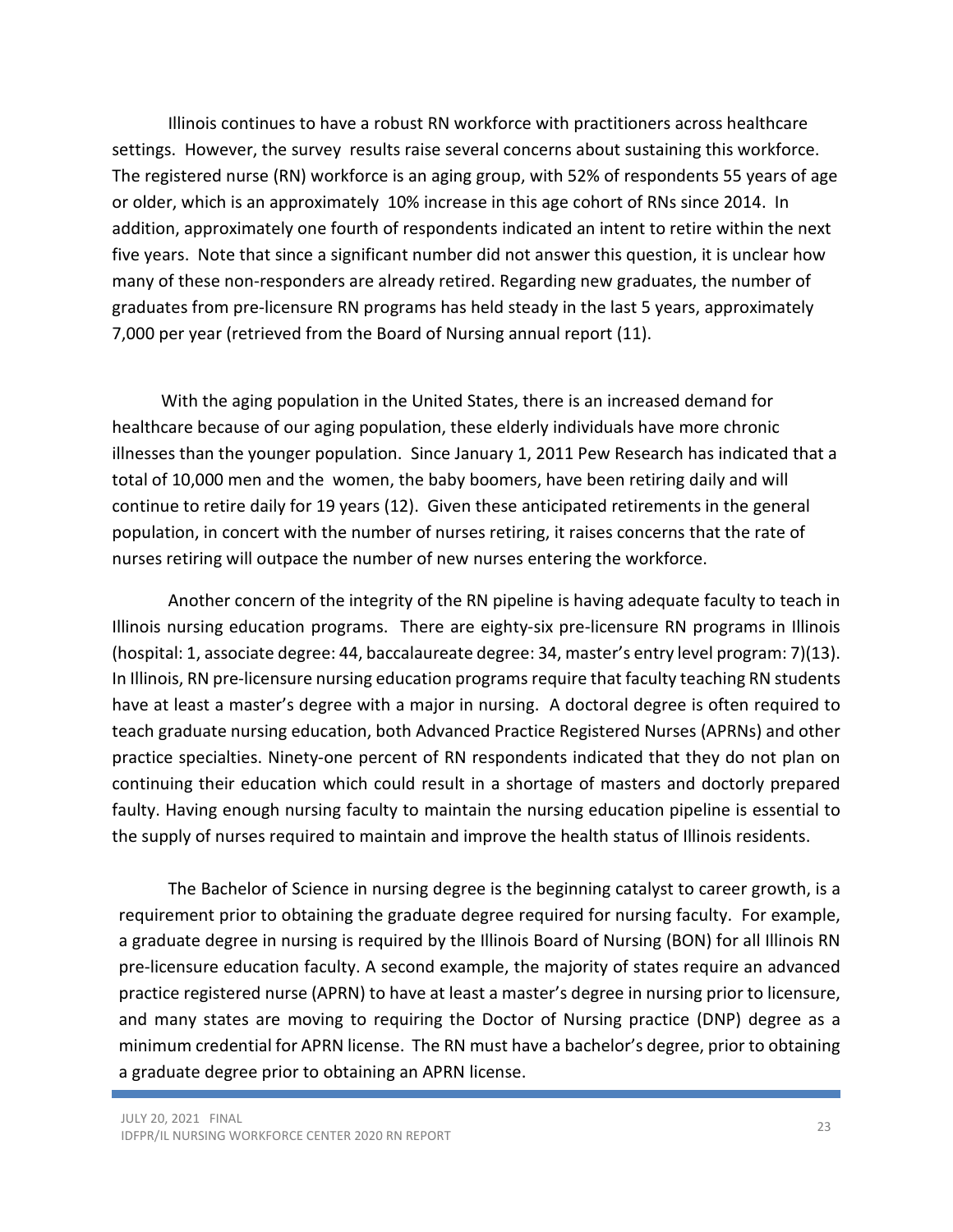In Illinois, access to RN post-licensure education is offered throughout the state. The vast majority of the baccalaureate completion (BSNc) programs are offered online. There are thirty two baccalaureate completion programs at 4-year universities available to RNs with an associate degree in nursing from a 2-year community college (14). There are thirty-two graduate nursing education programs offering graduate degrees (MS, MSN, DNP, PhD) in various specialty areas (15). Most of the didactic portion of these programs are also offered remote or on-line. The additional degrees earned after pre-licensure completion are also required for many leadership roles in various healthcare settings.

 The actual supply and demand for nurses in Illinois necessitates additional consideration. Nationally there has been considerable debate around nursing supply and demand. The recent RN workforce report of the U.S. Health Resources and Services Administration (HRSA) estimates a surplus of RNs by 2020 in particular states (16).

 The HRSA model is described as a micro-simulation model that uses data on individuals to develop forecasts. This model assumes that supply and demand for Illinois RNs was balanced in 2012, graduations will remain stable at the 2012 rate and employment patterns will not change notably. This model also acknowledges that state data based on licensure data holds more accurate predictions. For Illinois, in 2011 there was a shortage of RNs (17) and the 2014 through 2020 RN reports indicate significant retirements. Thus, in Illinois there is reason to be concerned about the future supply of RNs.

 A discussion on RN demand/capacity must also consider the nursing competencies that will be demanded in new models of care, such as tele-health care visits, team-based care as well as community based and health care at home. Another dynamic impacting RN roles is the shift in health care from acute to non-acute care settings with the increased emphasis on health promotion and disease prevention (18). According to the United States Bureau of Labor Statistics (BLS), approximately 1.1 million jobs within the homecare field will be added through 2029. In fact, the BLS reports that those working in home health positions will see a 34% growth through 2029, compared to the 14% growth rate that all jobs on average are expected to have (19).

The Illinois survey results indicate some shifting away from employment in acute care settings. In 2000, 64% of Illinois RNs worked in acute care setting, this number has decreased to 52% in 2020. Currently there are approximately 16% respondents with family health (pediatrics-through-geriatrics/gerontology) as a specialty area, and 11% respondents in the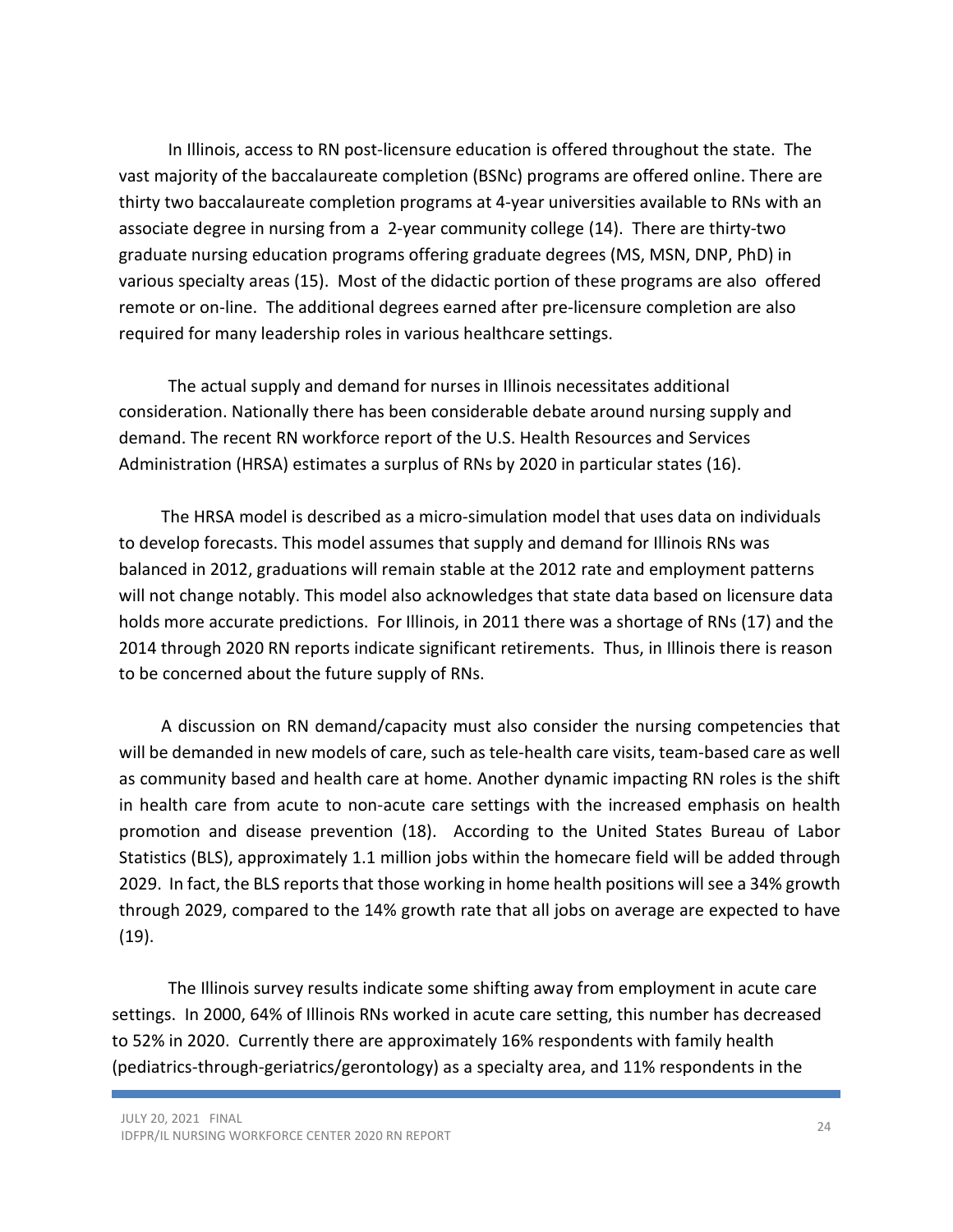community - health promotion settings. The data indicate that nurses in the younger age cohorts continue to choose to work in acute care settings. Public health funding in Illinois has decreased by 16% since 2010, and the workforce has decreased by 20%. We have seen during this past year of the COVID-19 pandemic that there remains a need for more nurses in public health and community settings (20). One of the Future of Nursing 2020-2030: Charting a Path to Achieve Health Equity recommendations is "Practice settings that were historically undercompensated, such as public health and school nursing, are reimbursed for nursing services in a manner comparable to other settings" (21). There are concerns about the nursing workforce that will be needed to meet health care demands created by service delivery changes, population shifts and health care transformation.

One in four Americans experience a behavioral health illness each year, and the majority of those individuals also suffer from a comorbid physical health condition (22). Given the increased demand for behavioral health services it is concerning that a limited number of Illinois nurses are choosing psychiatric- mental health nursing. Nurses often have untapped potential to help people live their healthiest lives because their education and experience are grounded in caring for the whole person and whole family in a community context (23). Nurses, particularly RNs, need environments that facilitate their ability to fully leverage their skills and expertise across all practice settings (24).

Given these issues and concerns there are policy implications in five areas:

1. To assure an adequate RN pipeline, there is a need for more nursing faculty in both pre-licensure nursing education and post-licensure education. To rapidly increase both the number of nurses with expertise in health equity and the number of nurses in specialties with significant shortages, including public and community health, behavioral health, primary care, long-term care, geriatrics, school health an maternal health, consider expanding student loan forgiveness programs that requires both obtaining degrees with expertise in these areas and working in those areas post-graduation.

2. During the COVID-19 pandemic, and with the changing focus of where individuals receive health care and health promotion, we have seen that there is a need for improved competencies in public and community health, both in the education setting, and in the employment settings. There is a need to include a focus on social determinants of health, for improving the health of Illinois communities.

3. Behavioral health demands are great particularly given the move to integrated care and providing behavioral health care in a variety of settings. Programs are needed to incentivize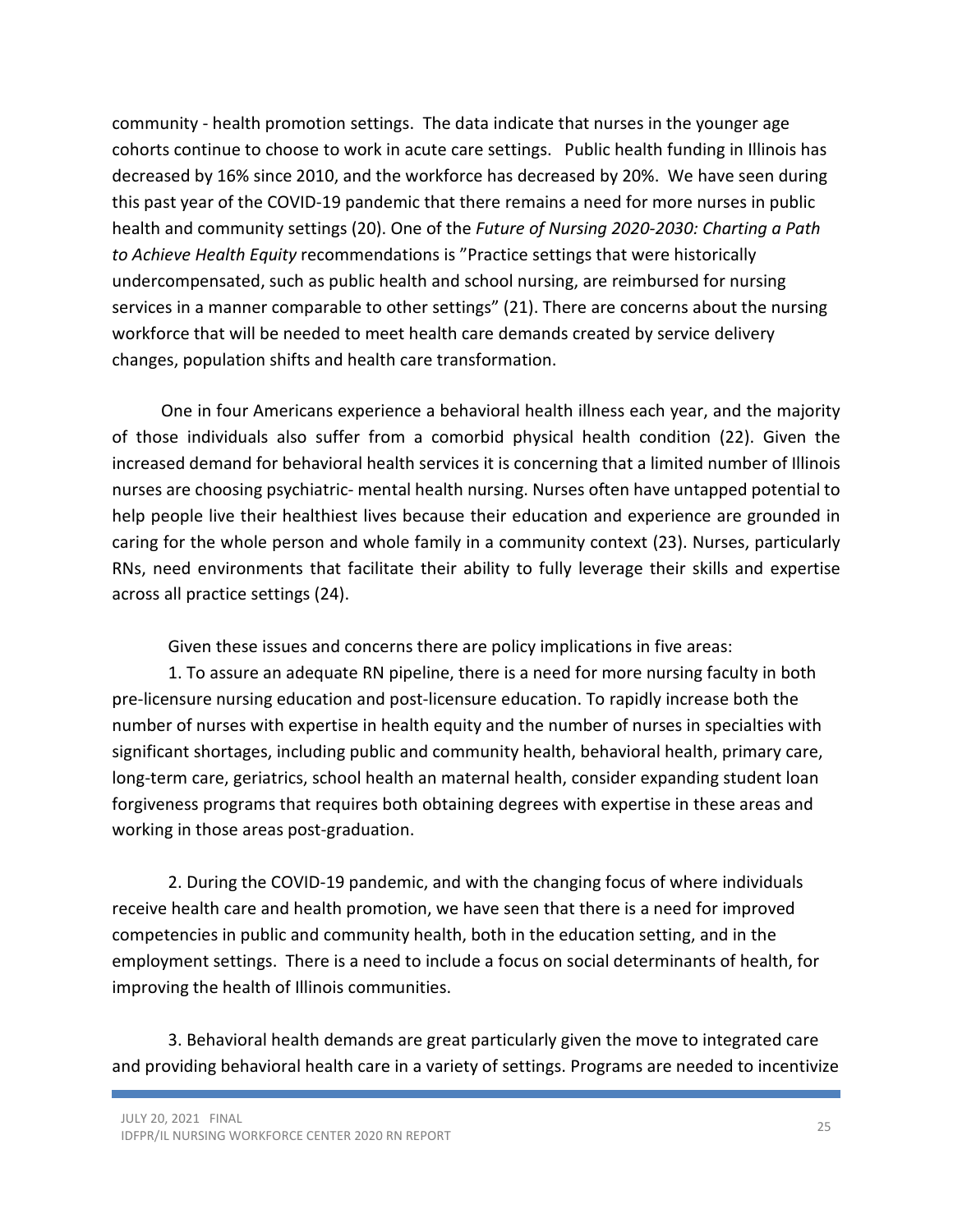RNs to seek careers in psychiatric mental health (PMH) as well as retraining opportunities for the existing acute care psychiatric mental health, behavioral health RN workforce.

4. Support diversity, equity, and inclusion across the nursing workforce, and identify and eliminate policies and systems that perpetuate structural racism, cultural racism, and discrimination in the nursing profession. Increasing the racial and ethnic diversity of the health care workforce is essential for the adequate provision of culturally competent care. Direct funds to nurses and nursing schools to sustain and increase the gender, geographic, racial, and ethnic diversity of the nurse workforce (25).

5. Given the conflicting views on the need for RNs in Illinois in the next decade, and the state licensure data indicating the retirements of a large segment of the workforce, there is a need to study demand in Illinois and build supply demand models considering all areas of the state, all RN specialties in all work settings.

This report is a starting point for focusing on the RN workforce in Illinois, and the gaps in the care providers that exist and need to be filled to meet the needs of Illinois residents. Moving forward, policy decisions regarding nursing education and employment patterns should be based on the data obtained through the biennial RN workforce surveys. Comparisons from subsequent surveys should be analyzed for shifting trends and to evaluate progress toward meeting workforce requirements for addressing the current and future healthcare needs of Illinois.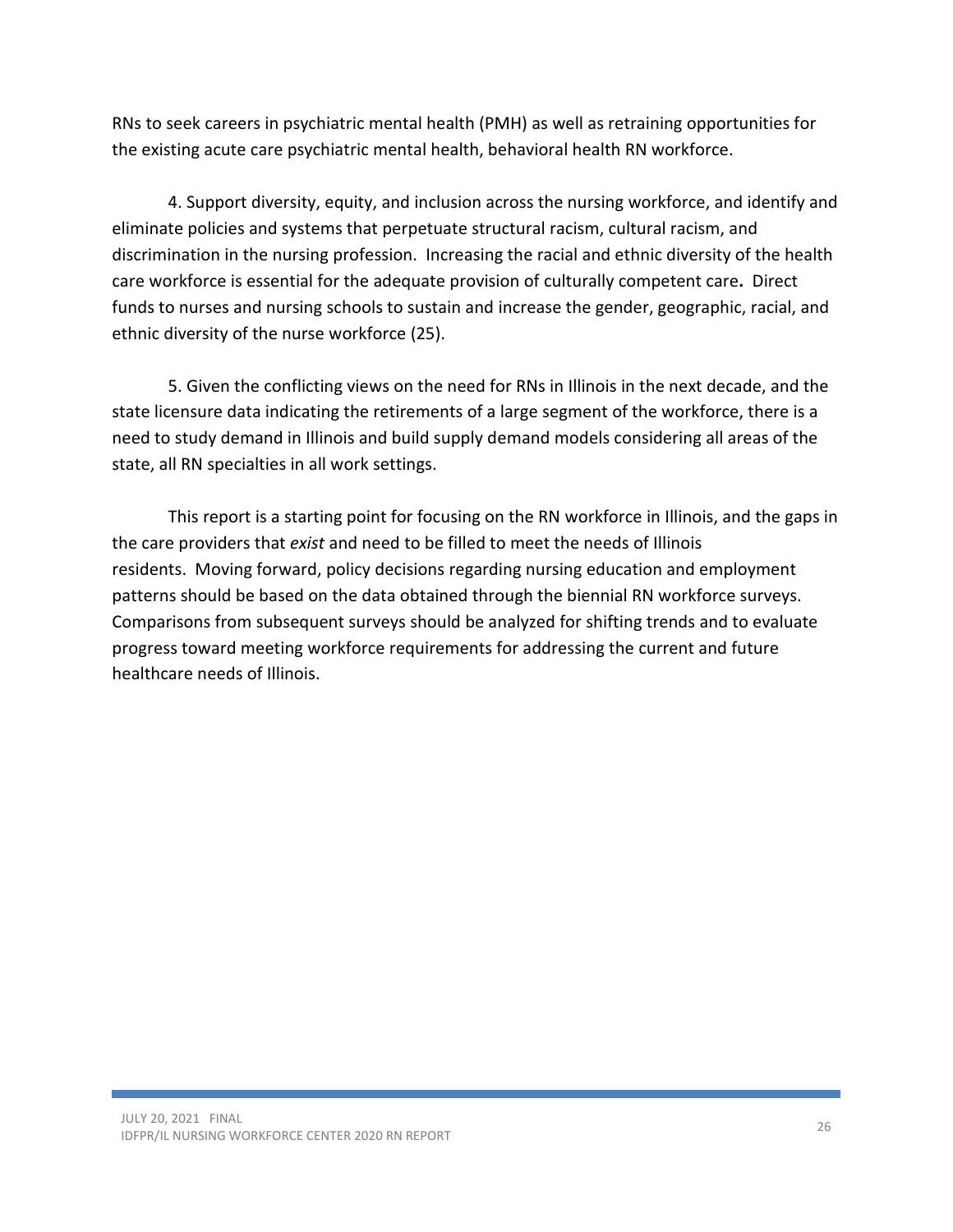### References

- 1. United States Department of Health and Human Services, Health Resources and Services Administration (HRSA), Bureau of Health Workforce, National Center for Health Workforce Analysis (2020). Characteristics of the U.S. Nursing Workforce with Patient Care Responsibilities: Resources for Epidemic and Pandemic Response. 2018 National Sample Survey of Registered Nurses. https://bhw.hrsa.gov/sites/default/files/bureau-healthworkforce/data-research/nssrn-pandemic-response-report.pdf
- 2. Illinois Nursing Workforce Center, The 2007 Illinois Nursing Workforce Survey Report, October 2007. Retrieved from: http://nursing.illinois.gov/ResearchData.asp
- 3. Healthcare Task Force Report to the Illinois Workforce Investment Board (2014). The Workforce Implications of New Healthcare Models. Retrieved from: https://www.illinoisworknet.com/DownloadPrint/HCTF%20Final%20Report.pdf
- 4. National Council State Boards of Nursing and the National Forum of State Nursing Workforce Centers (2017) National Nursing Workforce Study. Retrieved from: https://www.ncsbn.org/workforce.htm
- 5. Illinois Nursing Workforce Center, The 2007 Illinois Nursing Workforce Survey Report, October 2007. Retrieved from http://nursing.illinois.gov/ResearchData.asp
- 6. Illinois Nursing Workforce Center, nursing education program pre-licensure admission, graduation data, 2020. Retrieved from: http://nursing.illinois.gov/PreLeducation.asp
- 7. American Association of Critical-Care Nurses, Certification. Retrieved from: www.aacn.org
- 8. J. Gacki-Smith, et al., Violence Against Nurses Working in U.S. Emergency Departments, J. Nursing Admin. (Jul./Aug. 2009, 340-39).
- 9. United States Department of Labor, Bureau of Labor Statistics, Occupational Employment and Wages, May 2020. Retrieved from: https://www.bls.gov/oes/current/oes291141.htm
- 10. International Council of Nurses, (2021). Policy Brief, The Global Nursing Shortage and Nursing Retention. Retrieved from: https://www.icn.ch/sites/default/files/inlinefiles/ICN%20Policy%20Brief\_Nurse%20Shortage%20and%20Retention.pdf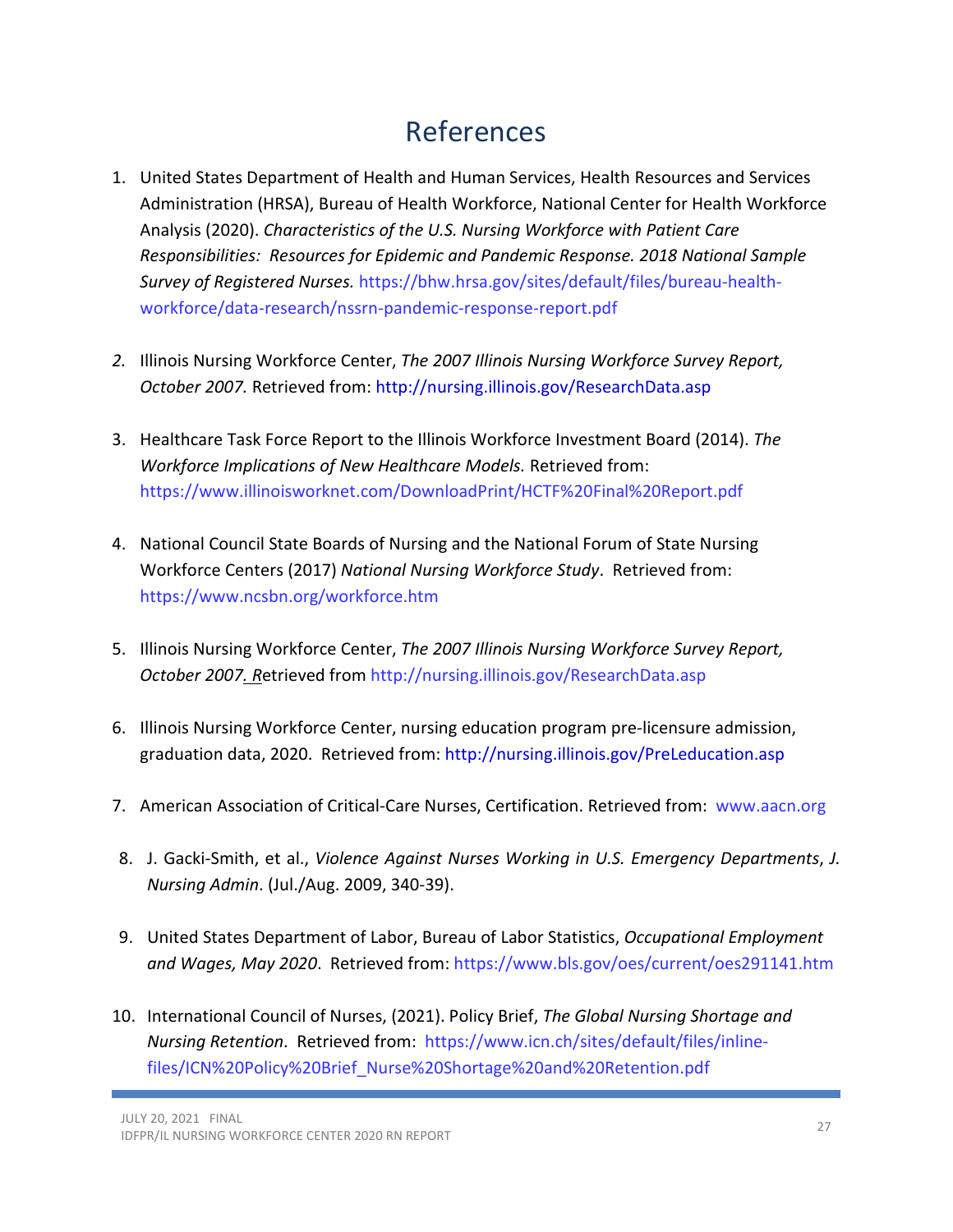- 11. Illinois Department of Financial and Professional Regulation, Division of Professional Regulation, National Council Licensure Examination Summary Data (2020) Retrieved from: http://nursing.illinois.gov/PDF/IlApNursingEdProgPassRates.PDF
- 12. PEW Research Center, (2010), Baby Boomers Retire. Retrieved from: http://www.pewresearch.org/fact-tank/2010/12/29/baby-boomers-retire/
- 13. Illinois Department of Financial and Professional Regulation, Illinois Nursing Workforce Center, Education Opportunities, Baccalaureate Completion (2021). Retrieved from: http://nursing.illinois.gov/BaccCompeducation.asp
- 13a: Retrieved from Illinois Department of Financial and Professional Regulation, Illinois Nursing Workforce Center, Education Opportunities, Pre-licensure Nursing Education http://nursing.illinois.gov/PreLeducation.asp
- 14. Illinois Department of Financial and Professional Regulation, Illinois Nursing Workforce Center, Education Opportunities, Graduate Education (2021). Retrieved from: http://nursing.illinois.gov/Gradeducation.asp
- 15. U. S. Department of Health and Human Services, Health Resources and Services Administration (201) Supply and Demand Projections of the Nursing Workforce:2014-2030. Retrieved from: https://bhw.hrsa.gov/sites/default/files/bhw/nchwa/projections/NCHWA \_HRSA\_Nursing\_Report.pdf
- 16. Illinois Center for Nursing, 2011 Nursing Workforce Supply-Demand Analysis for Illinois Nurses. Retrieved from: http://nursing.illinois.gov/PDF/ 2011%20RN%20 Statewide%20Sup-Dem%20Analysis%20FINAL%20(2).pdf
- 17. Ashley, C., Halcomb, E., & Brown, A. (2016). Transitioning from Acute to Primary Health Care Nursing: An Integrative Review of the Literature. Journal of Clinical Nursing, 25(15-16), 2114-2125).
- 18. United States Department of Labor, Bureau of Labor Statistics, Occupational Outlook Handbook. Retrieved from: https://www.bls.gov/ooh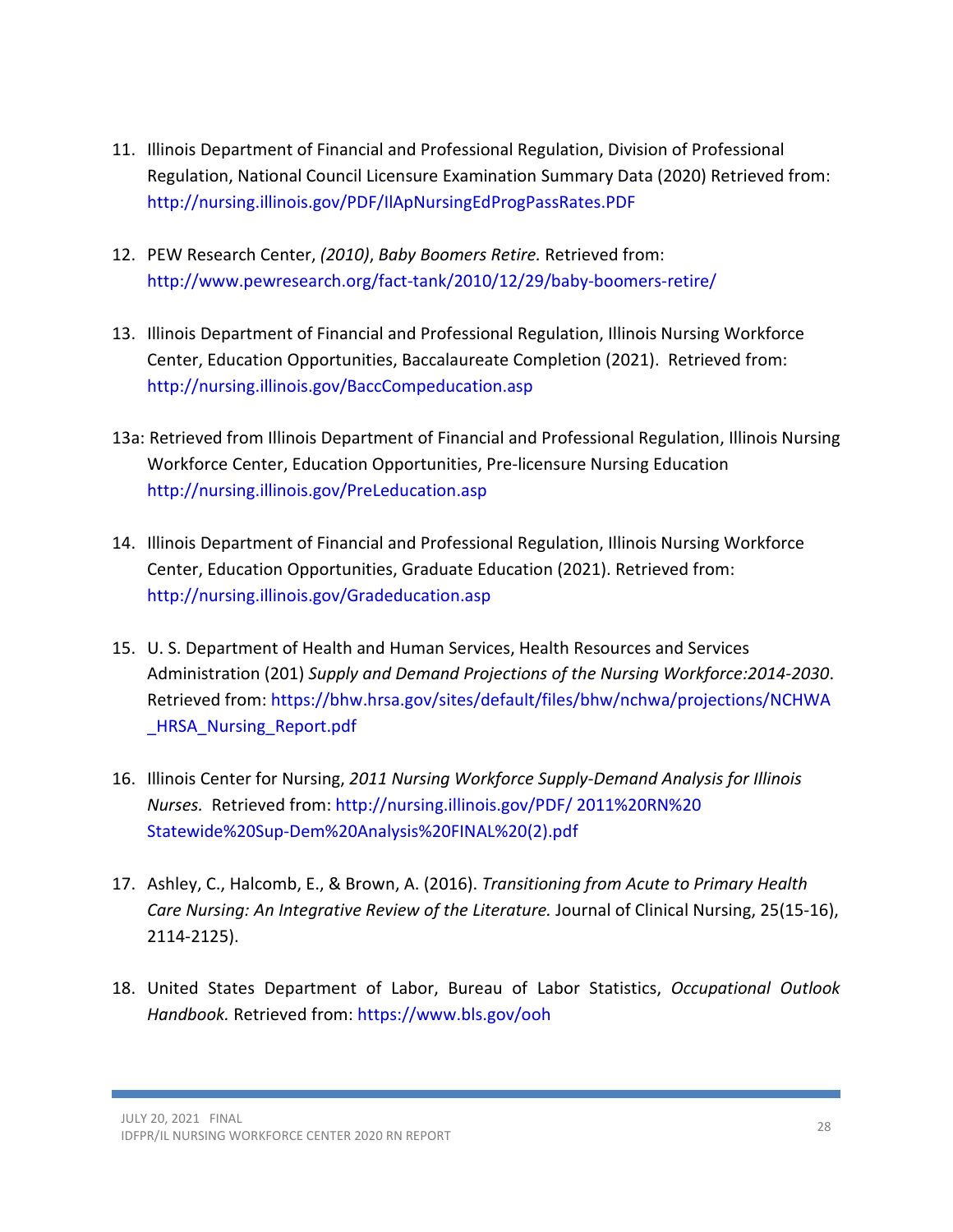- 19. Trust for America's Health Foundation. (2020). The Impact of Chronic Underfunding on Americas Public Health System. Retrieved from: https://www.tfah.org/reportdetails/publichealthfunding2020/
- 20. American Hospital Association (2019). Treating the Whole Person. Retrieved from: https://www.aha.org/system/files/media/file/2019/06/Market\_Insights-Behavioral\_Health\_Report.pdf
- 21. National Academies of Sciences, Engineering, Medicine: The Future of Nursing 2020-2030: Charting a Path to Achieve Health Equity. https://nam.edu/publications/the-future-ofnursing-2020-2030
- 22. National Academies of Sciences, Engineering, Medicine: The Future of Nursing 2020-2030: Charting a Path to Achieve Health Equity. https://nam.edu/publications/the-future-ofnursing-2020-2030
- 23. National Academies of Sciences, Engineering, Medicine: The Future of Nursing 2020-2030: Charting a Path to Achieve Health Equity. https://nam.edu/publications/the-future-ofnursing-2020-2030
- 24. National Academies of Sciences, Engineering, Medicine: The Future of Nursing 2020-2030: Charting a Path to Achieve Health Equity. https://nam.edu/publications/the-future-ofnursing-2020-2030
- 25. National Academies of Sciences, Engineering, Medicine: The Future of Nursing 2020-2030: Charting a Path to Achieve Health Equity. https://nam.edu/publications/the-future-ofnursing-2020-2030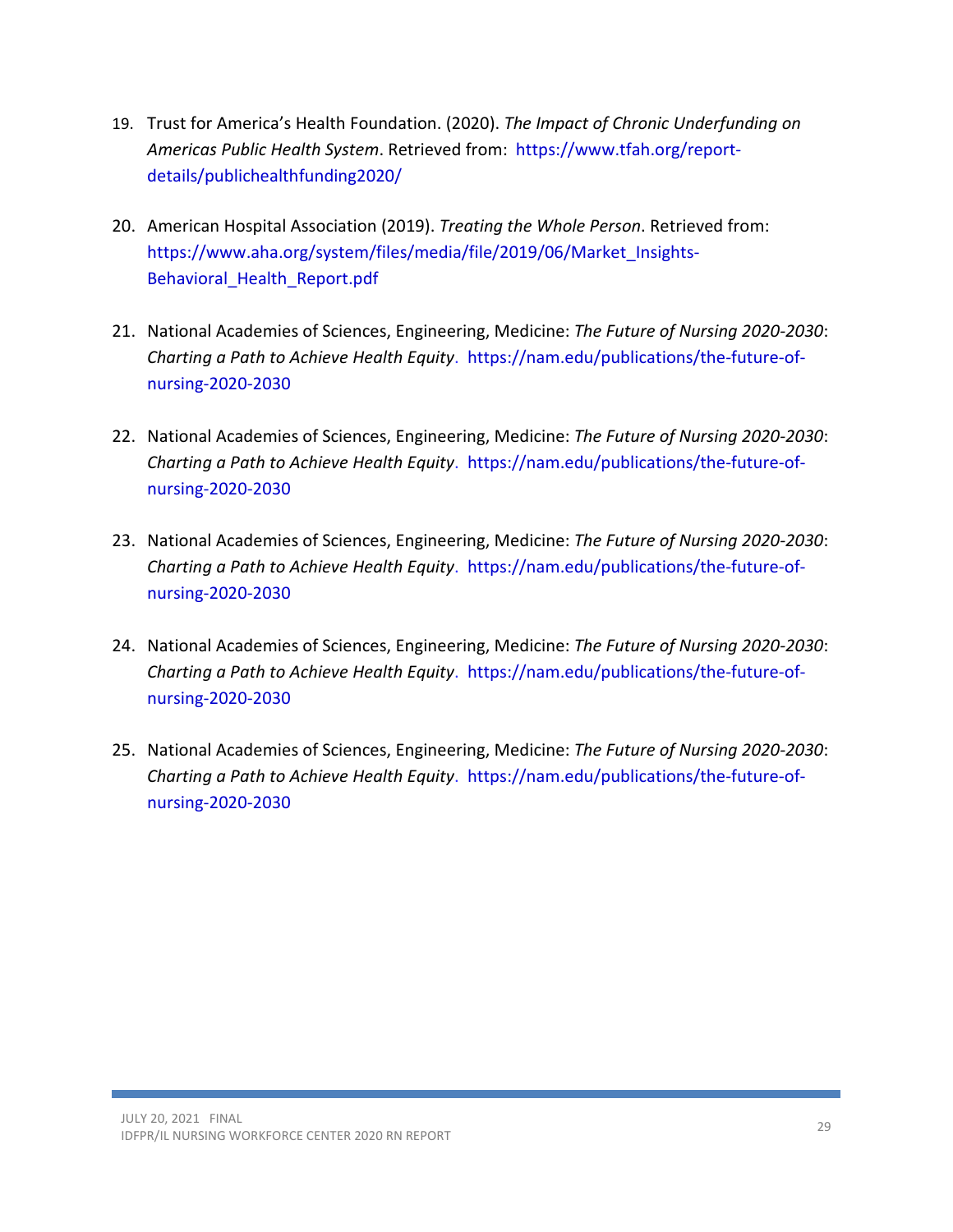## Appendix A

### Survey Questions

Question 1: What is Your Gender?

\*Question 2: Are you currently licensed as an APRN (CRNA, CNM, CNP, CNS)? If yes, please cease participation, a different survey for those licensed as APRNs is available post-APRN license renewal payment of fees.

Question 3: Are you Hispanic or Latino? (Yes or No)

Question 4: Select one of the following races that apply to you:

Question 5: What year were you born? (Place a number in a box)

Question 6: In what country were you initially licensed as RN or LPN?

Question 7: What type of nursing degree/credential qualified you for your first U. S. nursing license?

Question 8: What is your highest level of education?

Question 9: Are you currently enrolled in a nursing education program leading to a degree/ certificate?

Question 10: What is the greatest barrier to continuing your education? (Select only one)

Question 11: What year did you obtain your initial U.S. Licensure? (Place a number in a box)

Question 12: What is the status of the Illinois license currently held?

Question 13: How much longer do you plan to practice as an RN in Illinois?

Question 14: If you plan to retire within the next 5 years, is there a primary factor that would persuade you to continue working as a nurse, extend your date of retirement? (Select only ONE).

Question 15: What is your employment status? (Mark ALL that apply)

Question 16: If you are not currently working as a nurse, what are the reasons(s)? (Check all that apply).

Question 17: Please estimate our 2019 pre-tax annual earnings from your primary nursing position. Include overtime, on-call earnings, and bonuses.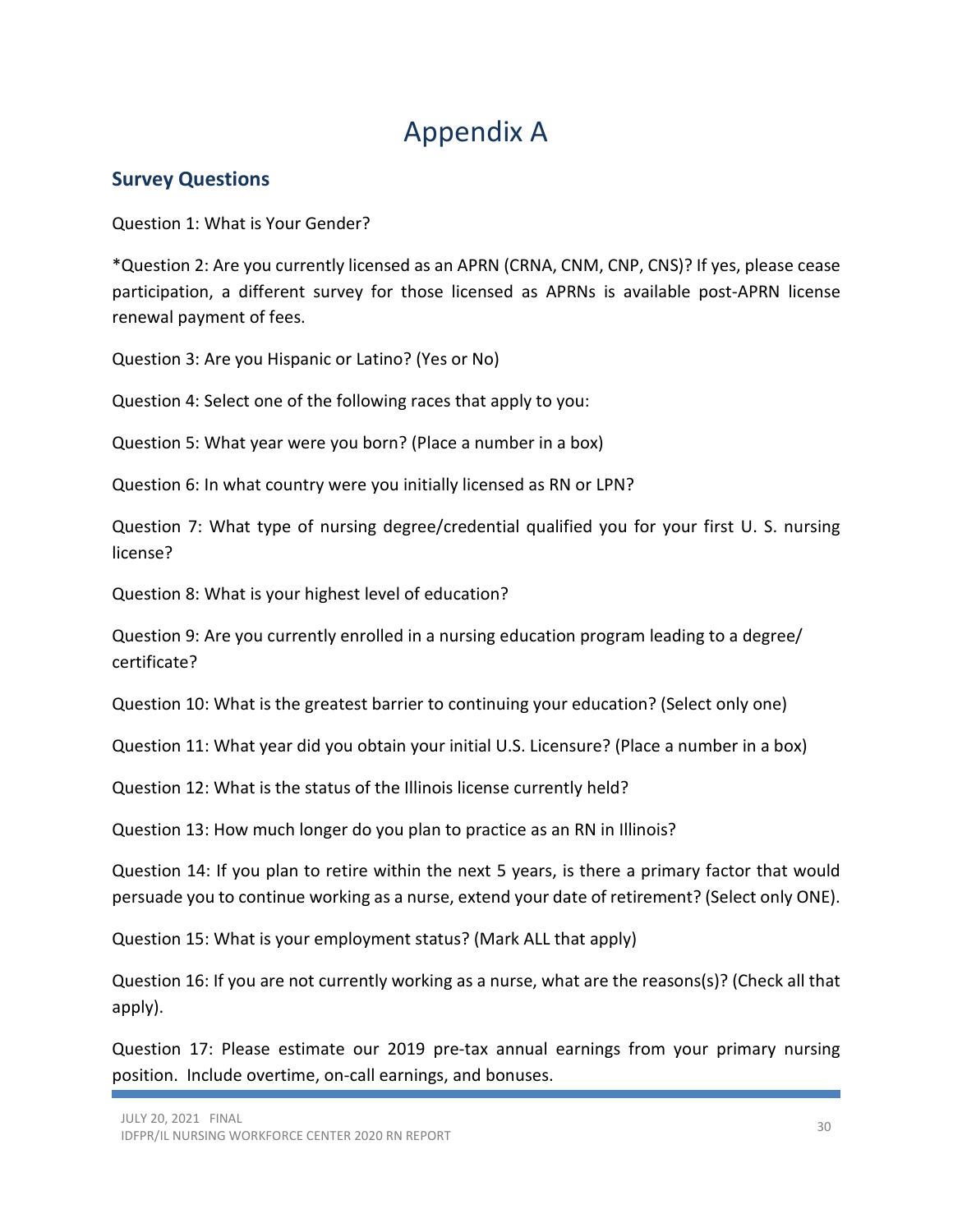Question 18: In how many positions are you currently employed as a nurse?

Question 19: How many hours per week do you work during a typical week in your primary nursing position?

Question 20: Please identify the position title that most closely corresponds to your primary nursing position.

Question 21: Please identify the employment specialty that most closely corresponds to your primary nursing position.

Question 22: Please indicate state and zip code of your primary employer.

Question 23: Please identify the type of setting that most closely corresponds to your primary nursing position.

Question 24: How often have you experienced patient/visitor/family physical or verbal abuse while at work?

Question 25: Where have you attended workplace violence training?

Question 26: Does your hospital/facility have a policy in place for reporting workplace violence incidents?

 (\*) An asterisk prior to a question indicates that the question is mandatory and must be answered in order for the respondent to continue.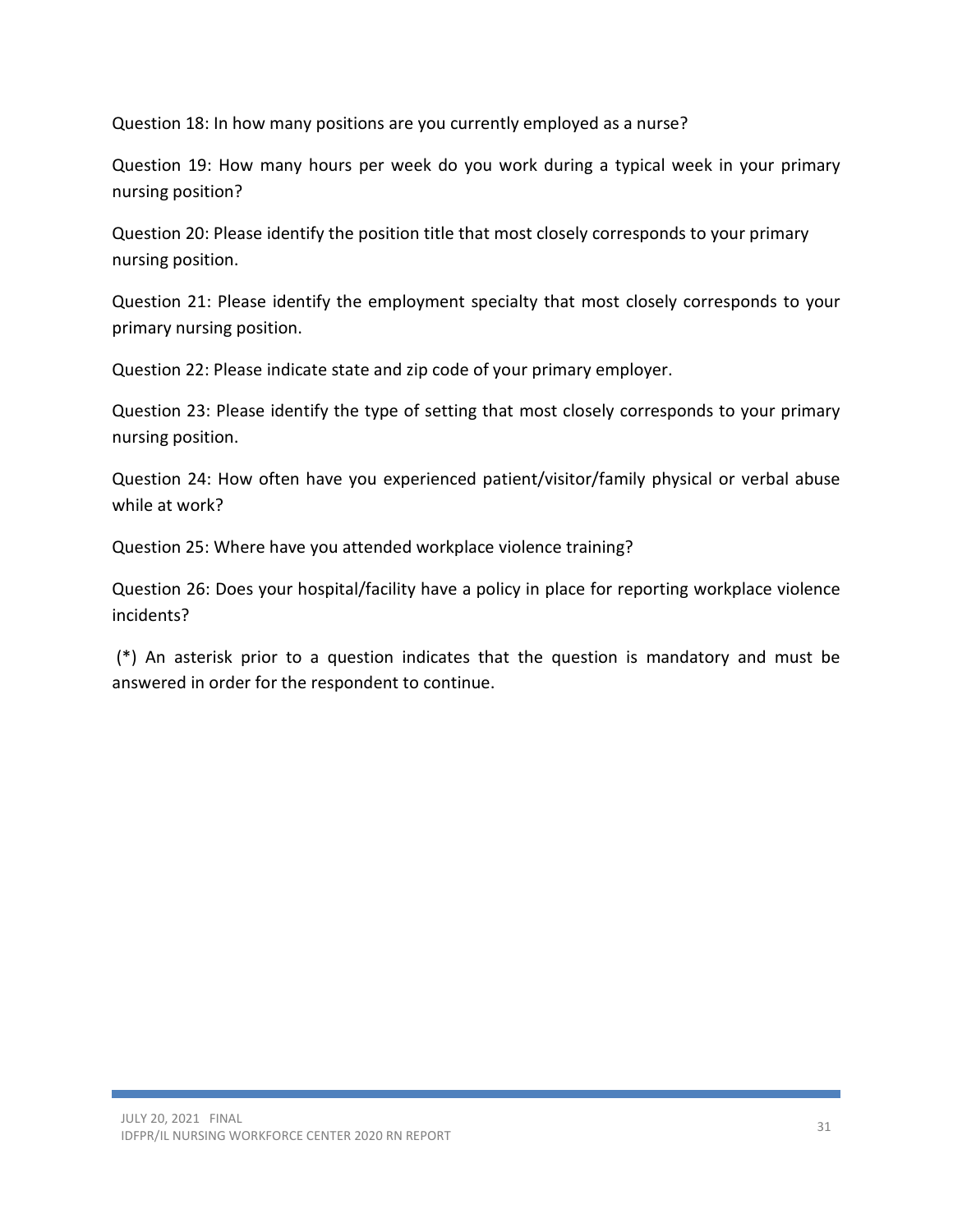# Appendix B

#### Employment Specialty by Age

| <b>EMPLOYMENT</b><br><b>SPECIALTY</b>                  |                           | <b>AGE RANGE IN YEARS</b> |       |       |       |              |                |       |              |
|--------------------------------------------------------|---------------------------|---------------------------|-------|-------|-------|--------------|----------------|-------|--------------|
| <b>EMPLOYMENT</b>                                      |                           | 25 Years                  | 26-34 | 35-44 | 45-54 | 55-64        | 65-70          | $71+$ | <b>Total</b> |
| <b>SPECIALTY</b>                                       |                           | and Less                  | Years | Years | Years | <b>Years</b> | <b>Years</b>   | Years |              |
| <b>ACUTE</b>                                           |                           |                           |       |       |       |              |                |       |              |
| <b>SPECIALITIES</b>                                    |                           |                           |       |       |       |              |                |       |              |
| <b>Acute Care</b>                                      | $\%$                      | 2%                        | 18%   | 19%   | 22%   | 29%          | 8%             | 1%    | 10%          |
|                                                        | N                         | 63                        | 492   | 519   | 594   | 792          | 230            | 39    | 2,729        |
| <b>Critical Care</b>                                   | $\underline{\%}$          | 4%                        | 30%   | 18%   | 21%   | 21%          | 6%             | 1%    | 7%           |
|                                                        | N                         | 75                        | 577   | 354   | 412   | 403          | 119            | 15    | 1,955        |
| <b>Emergency</b>                                       | $\frac{9}{6}$             | 2%                        | 25%   | 23%   | 22%   | 20%          | 7%             | 1%    | 6%           |
|                                                        | N                         | 35                        | 368   | 329   | 316   | 286          | 103            | 19    | 1,456        |
| <b>Trauma</b>                                          | $\frac{9}{6}$             | 3%                        | 17%   | 16%   | 24%   | 32%          | 6%             | 3%    | 1%           |
|                                                        | N                         | 4                         | 20    | 19    | 28    | 38           | $\overline{7}$ | 3     | 119          |
| <b>Neonatal</b>                                        | $\frac{9}{6}$             | 3%                        | 21%   | 17%   | 21%   | 28%          | 8%             | 1%    | 2%           |
|                                                        | N.                        | 19                        | 128   | 106   | 131   | 173          | 50             | 5     | 612          |
| <b>COMMUNITY,</b><br><b>HEALTH</b><br><b>PROMOTION</b> |                           |                           |       |       |       |              |                |       |              |
| <b>Community</b>                                       | $\underline{\mathcal{H}}$ | 0.2%                      | 6%    | 14%   | 23%   | 34%          | 16%            | 7%    | 2%           |
|                                                        | N                         | $\mathbf{1}$              | 28    | 63    | 106   | 152          | 70             | 33    | 453          |
| <b>Home Health</b>                                     | <u>%</u>                  | 0.4%                      | 7%    | 13%   | 23%   | 35%          | 16%            | 7%    | 5%           |
|                                                        | N                         | 5                         | 92    | 178   | 317   | 498          | 228            | 93    | 1,411        |
| <b>Public Health</b>                                   | $\frac{9}{6}$             | 1%                        | 8%    | 13%   | 19%   | 40%          | 16%            | 4%    | 2%           |
|                                                        | N.                        | 5                         | 36    | 61    | 93    | 191          | 79             | 18    | 483          |
| <b>School Health</b>                                   | $\underline{\mathcal{H}}$ | 0.3%                      | 6%    | 13%   | 24%   | 38%          | 13%            | 6%    | 5%           |
|                                                        | N                         | 4                         | 72    | 155   | 296   | 463          | 165            | 68    | 1,223        |
| <b>FAMILY</b>                                          |                           |                           |       |       |       |              |                |       |              |
| <b>Family Health</b>                                   | <u>%</u>                  | 1%                        | 13%   | 16%   | 22%   | 34%          | 11%            | 5%    | 1%           |
|                                                        | N                         | $\overline{2}$            | 47    | 56    | 76    | 121          | 40             | 17    | 359          |
| <b>Primary Care</b>                                    | $\frac{9}{6}$             | 0.2%                      | 13%   | 18%   | 20%   | 37%          | 9%             | 3%    | 2%           |
|                                                        | N                         | $\mathbf{1}$              | 66    | 88    | 99    | 185          | 44             | 14    | 497          |
| Geriatric/                                             | $\frac{9}{6}$             | 1%                        | 10%   | 16%   | 24%   | 33%          | 11%            | 5%    | 7%           |
| Gerontology                                            | N                         | 17                        | 202   | 307   | 467   | 631          | 212            | 103   | 1,939        |
| <b>Adult Health</b>                                    | <u>%</u>                  | 2%                        | 14%   | 16%   | 18%   | 30%          | 14%            | 6%    | 3%           |
|                                                        | N                         | 16                        | 121   | 140   | 152   | 261          | 124            | 51    | 865          |
| <b>Pediatric</b>                                       | $\underline{\%}$          | 4%                        | 22%   | 16%   | 18%   | 28%          | 10%            | 2%    | 4%           |
|                                                        | N                         | 40                        | 237   | 171   | 196   | 295          | 102            | 25    | 1,066        |
| Women's                                                | $\frac{9}{6}$             | 2%                        | 20%   | 19%   | 23%   | 25%          | 8%             | 3%    | 2%           |
| <b>Health</b>                                          | N                         | 10                        | 93    | 89    | 109   | 119          | 39             | 16    | 475          |
| <b>Maternal-Child</b>                                  | $\frac{96}{2}$            | 3%                        | 18%   | 15%   | 21%   | 32%          | 10%            | 2%    | 5%           |
| <b>Health</b>                                          | ${\sf N}$                 | 32                        | 225   | 194   | 261   | 393          | 129            | 27    | 1,261        |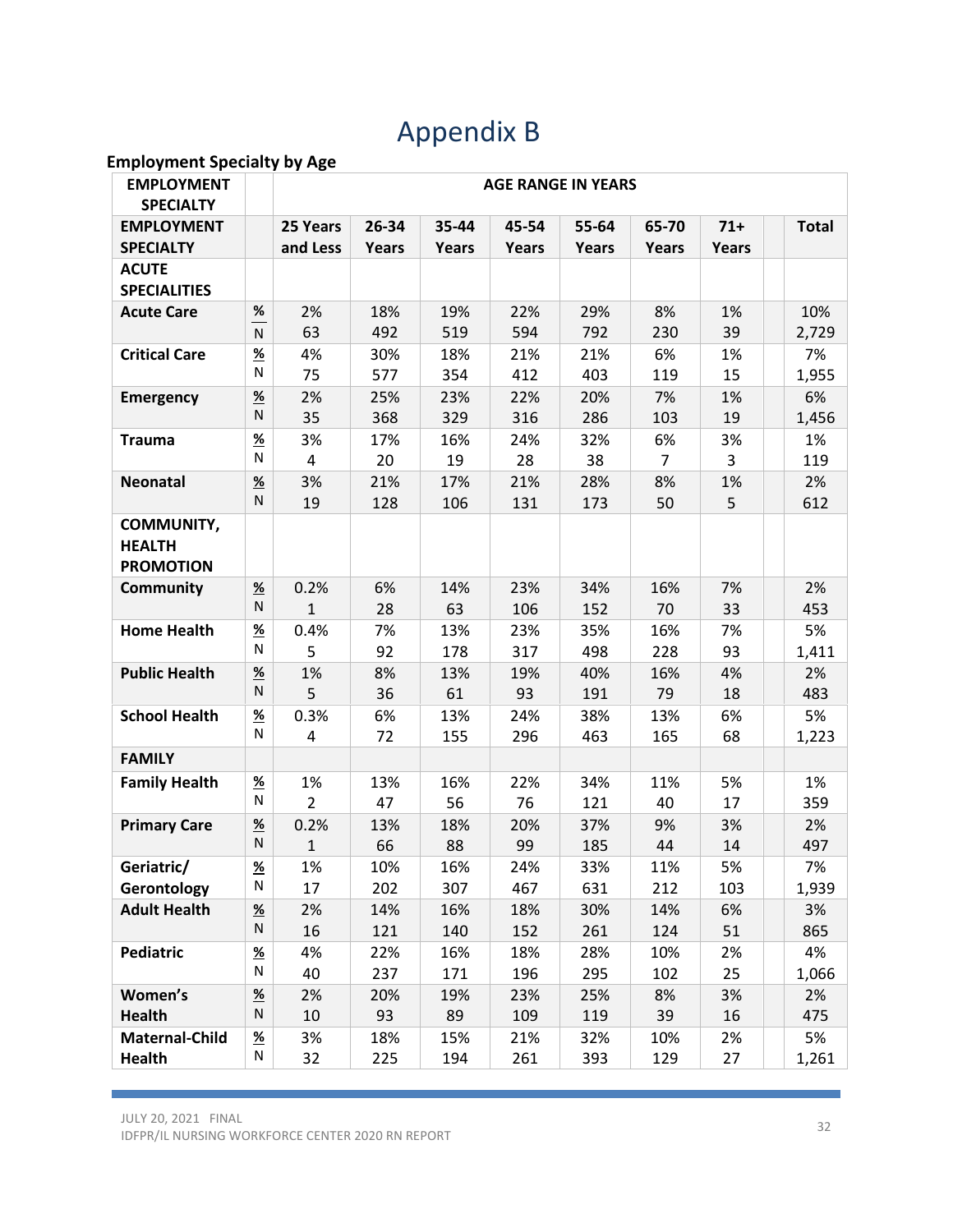| <b>MEDICAL,</b><br><b>INCLUDES</b><br><b>SPECIALTIES</b>        |                | 25 Years<br>and Less | 26-34<br>Years | 35-44<br>Years | 45-54<br>Years | 55-64<br>Years | 65-70<br>Years | $71+$<br>Years |  | <b>Total</b> |
|-----------------------------------------------------------------|----------------|----------------------|----------------|----------------|----------------|----------------|----------------|----------------|--|--------------|
| <b>Medical</b>                                                  | $\frac{9}{6}$  | 5%                   | 25%            | 18%            | 19%            | 23%            | 7%             | 1%             |  | 6%           |
|                                                                 | N              | 88                   | 415            | 298            | 316            | 384            | 116            | 23             |  | 1,640        |
| <b>Nephrology</b>                                               | $\frac{9}{6}$  | 1%                   | 11%            | 19%            | 27%            | 32%            | 8%             | 3%             |  | 2%           |
|                                                                 | N              | 3                    | 50             | 86             | 123            | 145            | 37             | 14             |  | 458          |
| <b>Oncology</b>                                                 | $\frac{9}{6}$  | 2%                   | 19%            | 17%            | 24%            | 29%            | 8%             | 1%             |  | 4%           |
|                                                                 | N              | 20                   | 179            | 158            | 222            | 267            | 70             | 10             |  | 926          |
| <b>Rehabilitation</b>                                           | $\frac{9}{6}$  | 2%                   | 17%            | 18%            | 23%            | 30%            | 9%             | 1%             |  | 3%           |
|                                                                 | N              | 12                   | 119            | 126            | 160            | 213            | 65             | 9              |  | 704          |
| <b>Occupational</b>                                             | $\frac{9}{6}$  | 0%                   | 3%             | 10%            | 19%            | 46%            | 17%            | 7%             |  | 1%           |
| <b>Health</b>                                                   | N              | $\overline{0}$       | 9              | 30             | 58             | 144            | 52             | 23             |  | 316          |
| <b>Palliative Care</b>                                          | $\frac{9}{6}$  | 0%                   | 11%            | 17%            | 24%            | 33%            | 10%            | 5%             |  | 1%           |
|                                                                 | N              | $\overline{0}$       | 22             | 35             | 49             | 69             | 21             | 11             |  | 207          |
| Psychiatric/                                                    | $\frac{9}{6}$  | 1%                   | 13%            | 16%            | 22%            | 30%            | 14%            | 6%             |  | 4%           |
| Mental Health/                                                  | N              | 13                   | 145            | 182            | 249            | 342            | 159            | 68             |  | 1,158        |
| <b>Substance Abuse</b>                                          |                |                      |                |                |                |                |                |                |  |              |
| <b>SURGICAL,</b><br><b>PERIOPERATIVE</b>                        |                |                      |                |                |                |                |                |                |  |              |
| Anesthesia                                                      | $\frac{96}{2}$ | 0%                   | 14%            | 14%            | 16%            | 41%            | 8%             | 8%             |  | 0.1%         |
|                                                                 | N              | $\mathbf 0$          | 5              | 5              | 6              | 15             | 3              | 3              |  | 37           |
| Perioperative                                                   | $\frac{9}{6}$  | 1%                   | 12%            | 14%            | 23%            | 40%            | 11%            | 1%             |  | 4%           |
|                                                                 | N              | 5                    | 119            | 138            | 230            | 406            | 115            | 10             |  | 1,023        |
| <b>Surgical</b>                                                 | $\frac{9}{6}$  | 2%                   | 17%            | 16%            | 20%            | 33%            | 10%            | 2%             |  | 7%           |
|                                                                 | N              | 35                   | 289            | 283            | 357            | 577            | 173            | 35             |  | 1,751        |
| <b>Tele-health</b>                                              | $\frac{9}{6}$  | 1%                   | 9%             | 17%            | 22%            | 37%            | 11%            | 3%             |  | 3%           |
|                                                                 | N              | 12                   | 85             | 152            | 204            | 333            | 100            | 23             |  | 909          |
| <b>Employment</b>                                               |                | 25 Years             | 26-34          | 35-44          | 45-54          | 55-64          | 65-70          | $71+$          |  | <b>Total</b> |
| <b>Specialty</b>                                                |                | and Less             | Years          | Years          | Years          | Years          | Years          | Years          |  |              |
| <b>AGE RANGE IN YEARS</b><br><b>Employment Specialty by Age</b> |                |                      |                |                |                |                |                |                |  |              |

Number skipped: age question: 691; Specialty question:9,103.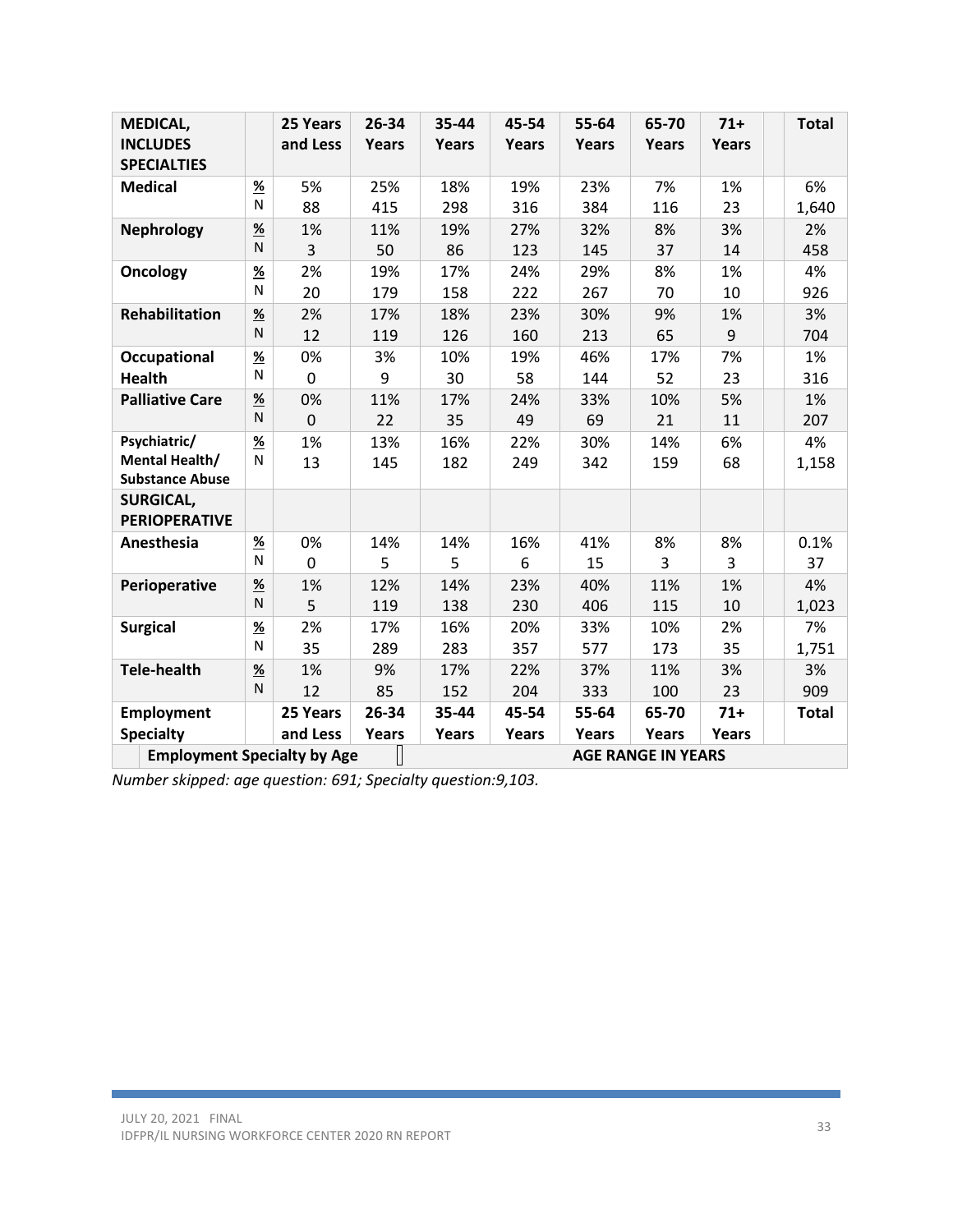# Appendix C

WORKFORCE MAPS- March 2020 – Estimated Number of Active Nurse Licenses

# **Est. Illinois Active Nurse Licenses**

Counties Other than Cook and the Collars

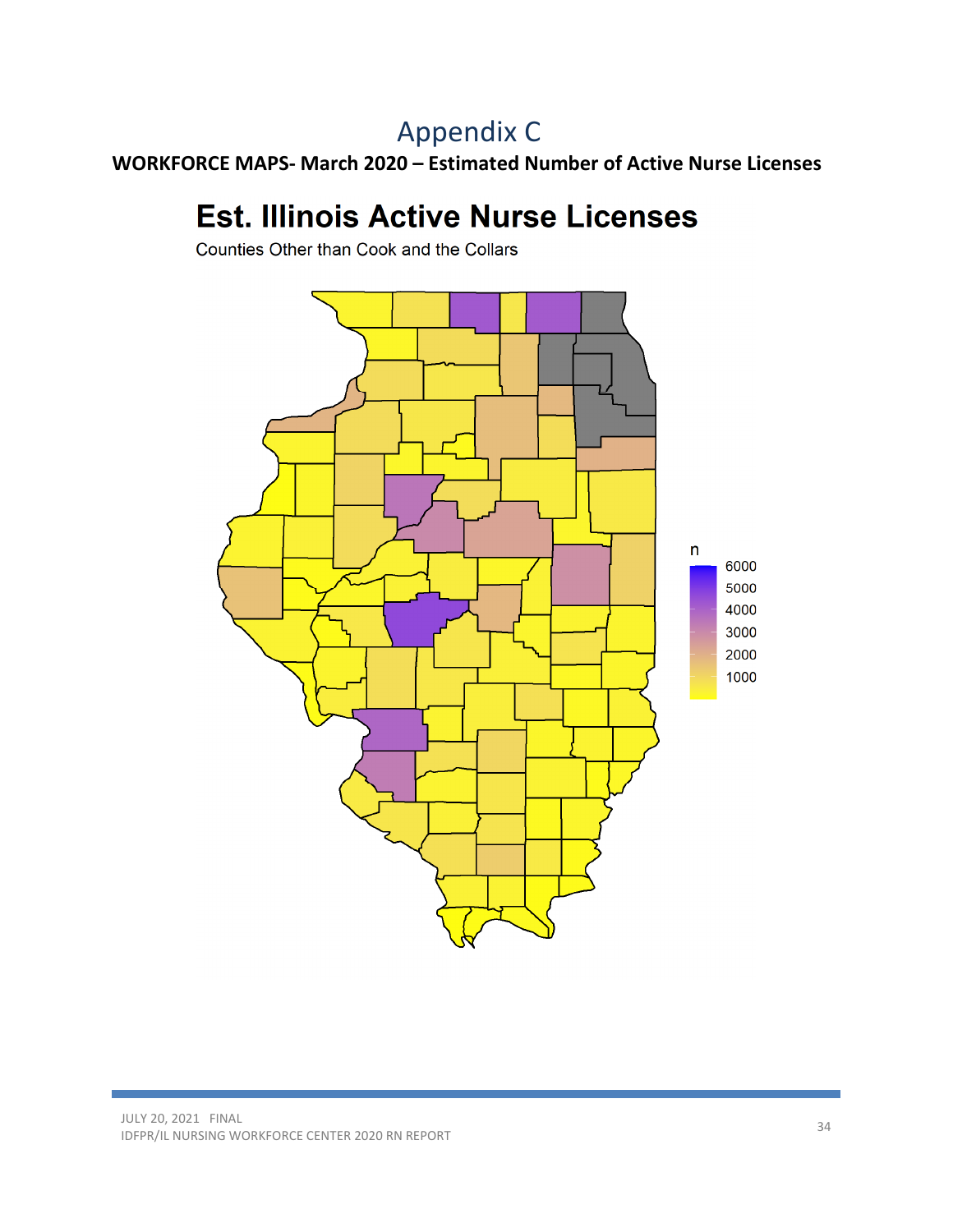# **Est. Illinois Active Nurse Licenses**

Cook and the Collar Counties





JULY 20, 2021 FINAL IDFPR/IL NURSING WORKFORCE CENTER 2020 RN REPORT 35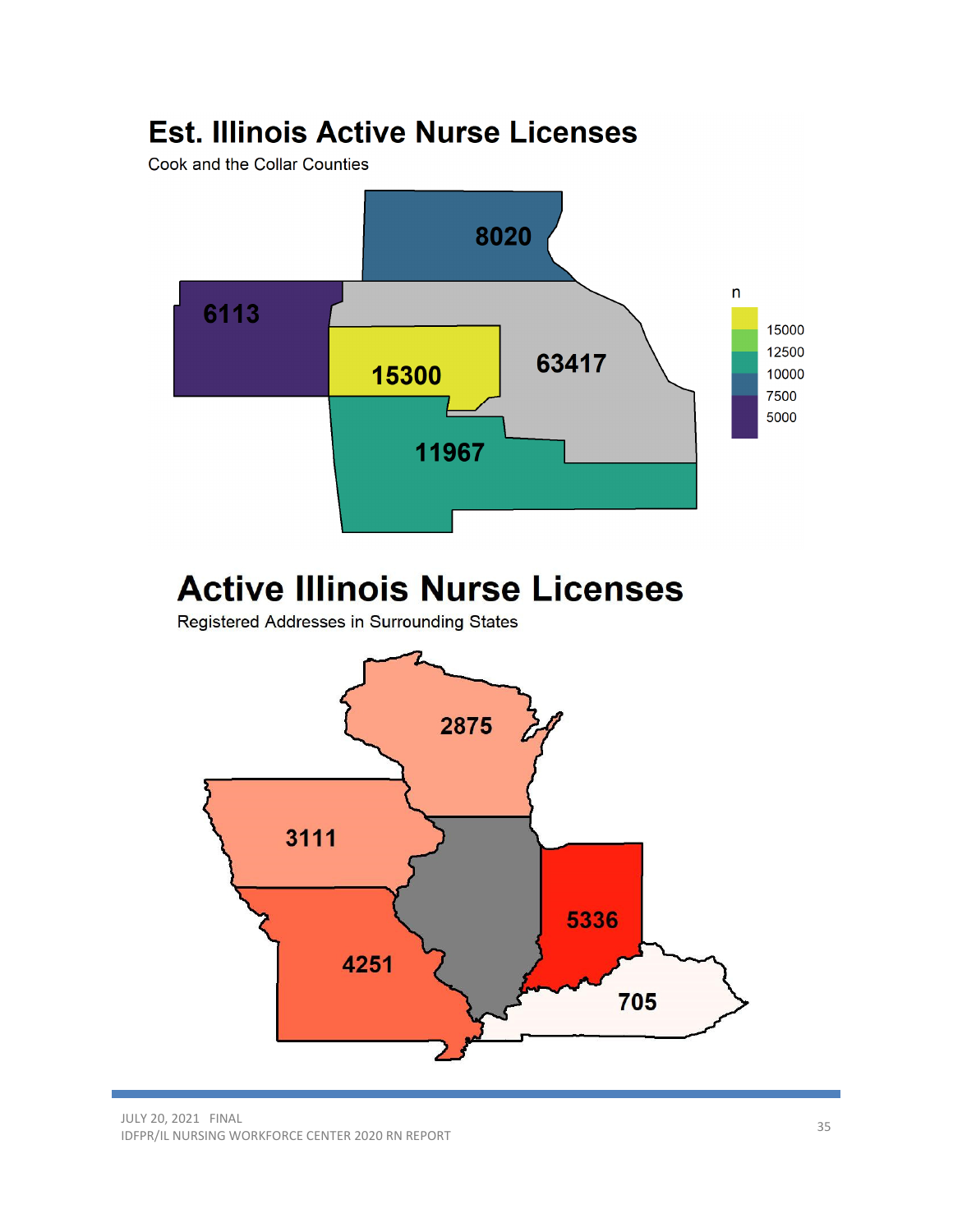# Appendix D

### DATA from March 2020

### Illinois Nurses by County and Ratio to Population – Estimates Only

| County        | Est nurses | Est county | ratio   |
|---------------|------------|------------|---------|
|               |            | pop 2019   |         |
| Adams         | 1555       | 65435      | 2.3764% |
| Alexander     | 47         | 5761       | 0.8158% |
| <b>Bond</b>   | 283        | 16426      | 1.7229% |
| Boone         | 619        | 53544      | 1.1561% |
| Brown         | 101        | 6578       | 1.5354% |
| <b>Bureau</b> | 598        | 32628      | 1.8328% |
| Calhoun       | 82         | 4739       | 1.7303% |
| Carroll       | 196        | 14305      | 1.3702% |
| Cass          | 213        | 12147      | 1.7535% |
| Champaign     | 2851       | 209689     | 1.3596% |
| Christian     | 636        | 32304      | 1.9688% |
| Clark         | 221        | 15441      | 1.4313% |
| Clay          | 216        | 13184      | 1.6383% |
| Clinton       | 759        | 37562      | 2.0207% |
| Coles         | 689        | 50621      | 1.3611% |
| Cook          | 63417      | 5150233    | 1.2313% |
| Crawford      | 330        | 18667      | 1.7678% |
| Cumberland    | 170        | 10766      | 1.5790% |
| De Kalb       | 1451       | 104897     | 1.3833% |
| De Witt       | 202        | 15638      | 1.2917% |
| Douglas       | 273        | 19465      | 1.4025% |
| Du Page       | 15300      | 922921     | 1.6578% |
| Edgar         | 248        | 17161      | 1.4451% |
| Edwards       | 104        | 6395       | 1.6263% |
| Effingham     | 785        | 34008      | 2.3083% |
| Fayette       | 404        | 21336      | 1.8935% |
| Ford          | 231        | 12961      | 1.7823% |
| Franklin      | 687        | 38469      | 1.7859% |
| Fulton        | 886        | 34340      | 2.5801% |
| Gallatin      | 117        | 4828       | 2.4234% |
| Greene        | 256        | 12969      | 1.9739% |
| Grundy        | 858        | 51054      | 1.6806% |
|               |            |            |         |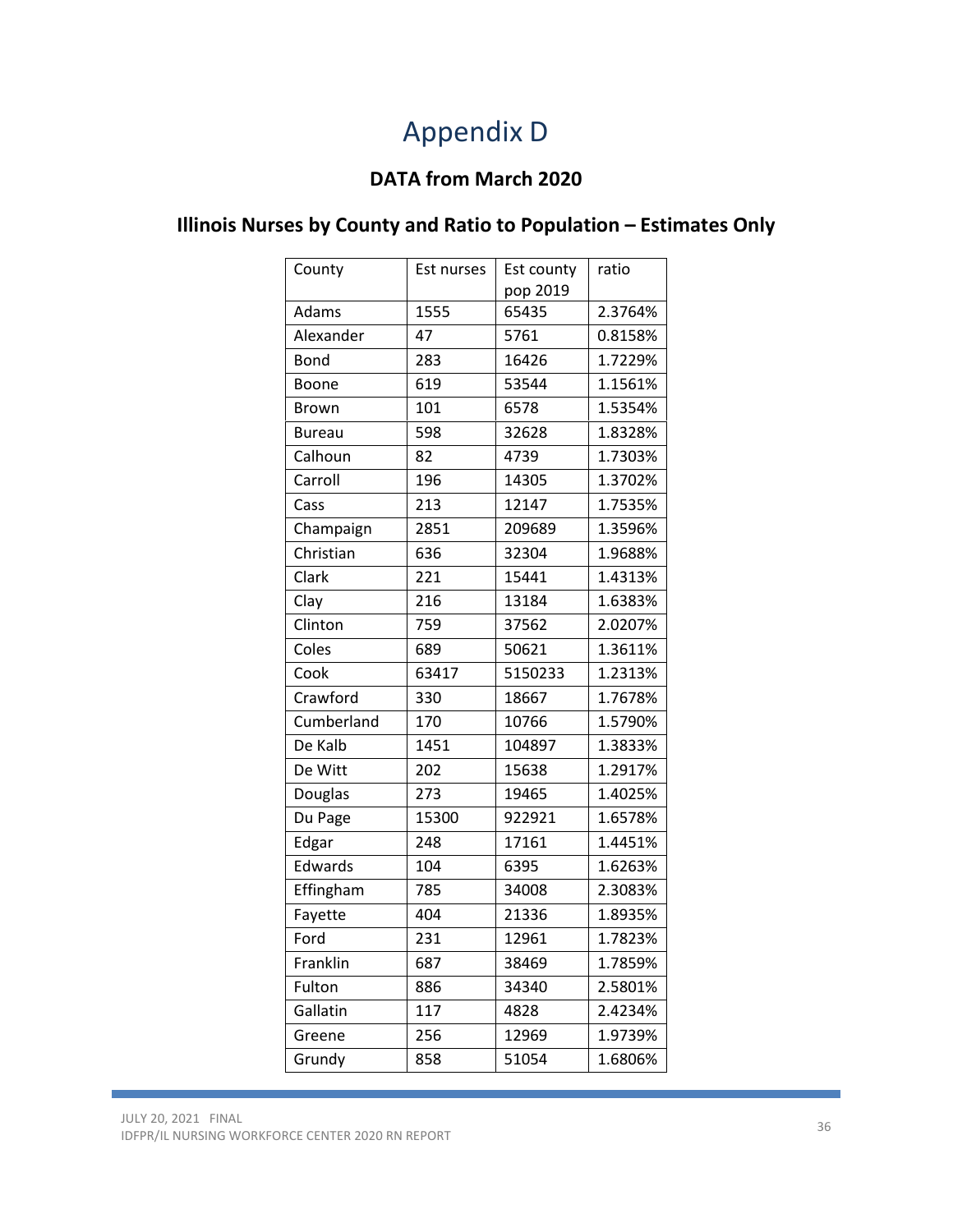| County     | Est nurses | <b>Est County</b> | Ratio   |
|------------|------------|-------------------|---------|
|            |            | Pop 2019          |         |
| Hamilton   | 145        | 8116              | 1.7866% |
| Hancock    | 276        | 17708             | 1.5586% |
| Hardin     | 100        | 3821              | 2.6171% |
| Henderson  | 64         | 6646              | 0.9630% |
| Henry      | 892        | 48913             | 1.8236% |
| Iroquois   | 549        | 27114             | 2.0248% |
| Jackson    | 778        | 56750             | 1.3709% |
| Jasper     | 175        | 9610              | 1.8210% |
| Jefferson  | 625        | 37684             | 1.6585% |
| Jersey     | 432        | 21773             | 1.9841% |
| Jo Daviess | 258        | 21235             | 1.2150% |
| Johnson    | 306        | 12417             | 2.4644% |
| Kane       | 6113       | 532403            | 1.1482% |
| Kankakee   | 1959       | 109862            | 1.7831% |
| Kendall    | 1783       | 128990            | 1.3823% |
| Knox       | 1090       | 49699             | 2.1932% |
| Lake       | 8020       | 696535            | 1.1514% |
| La Salle   | 1666       | 108669            | 1.5331% |
| Lawrence   | 223        | 15678             | 1.4224% |
| Lee        | 621        | 34096             | 1.8213% |
| Livingston | 465        | 35648             | 1.3044% |
| Logan      | 455        | 28618             | 1.5899% |
| McDonough  | 350        | 29682             | 1.1792% |
| McHenry    | 4216       | 307774            | 1.3698% |
| Mclean     | 2338       | 171517            | 1.3631% |
| Macon      | 1810       | 104009            | 1.7402% |
| Macoupin   | 832        | 44926             | 1.8519% |
| Madison    | 3904       | 262966            | 1.4846% |
| Marion     | 1006       | 37205             | 2.7039% |
| Marshall   | 243        | 11438             | 2.1245% |
| Mason      | 320        | 13359             | 2.3954% |
| Massac     | 136        | 13772             | 0.9875% |
| Menard     | 321        | 12196             | 2.6320% |
| Mercer     | 262        | 15437             | 1.6972% |
| Monroe     | 512        | 34637             | 1.4782% |
| Montgomery | 591        | 28414             | 2.0800% |
| Morgan     | 588        | 33658             | 1.7470% |
| Moultrie   | 238        | 14501             | 1.6413% |

**Contract Contract Contract Contract**